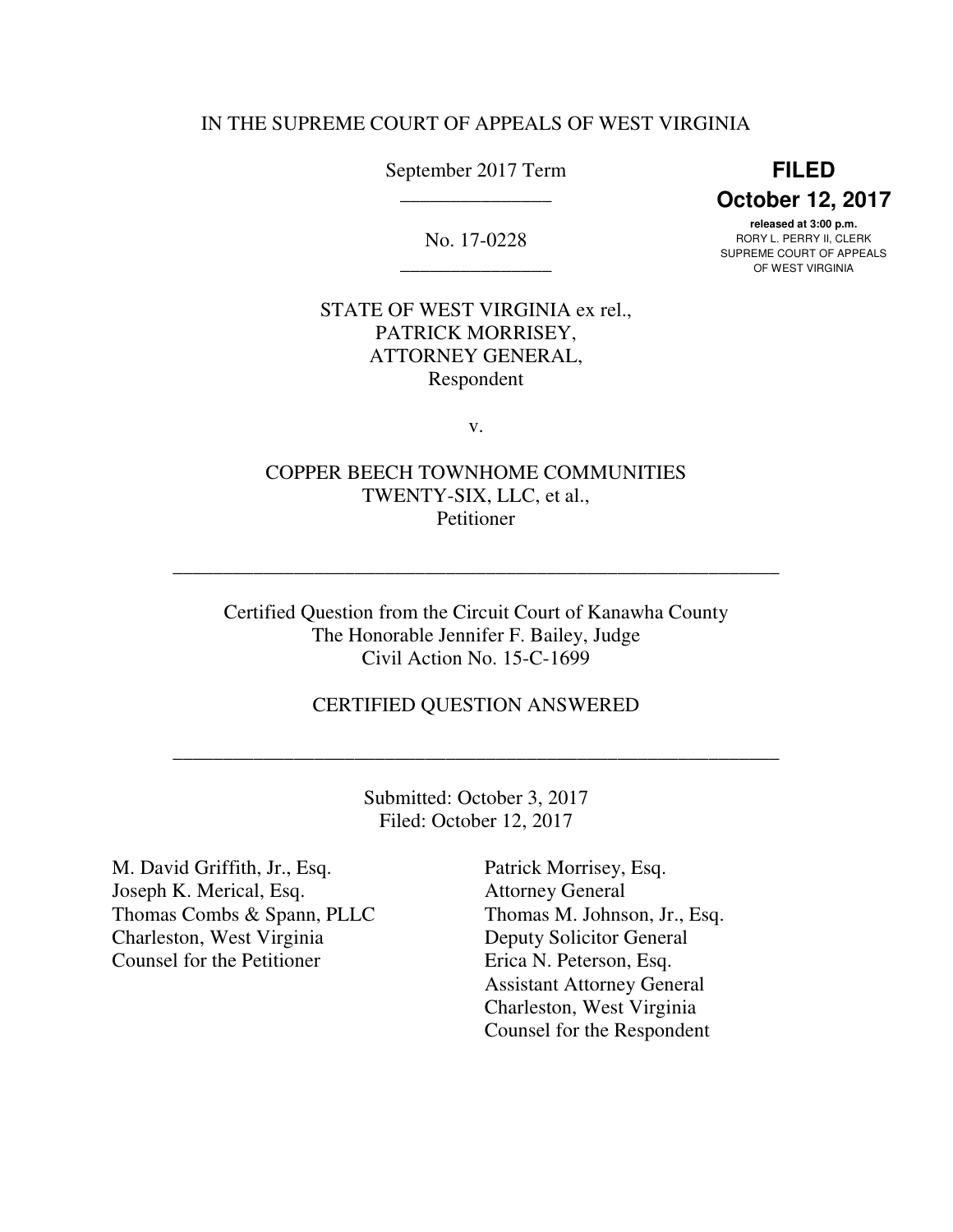W. Bradley Sorrells, Esq. Robinson & McElwee, PLLC Charleston, West Virginia Counsel for Amicus Curiae The West Virginia Association of Realtors, Inc.

 Samuel H. Simon, Esq. Matthew J. Lautman, Esq. Houston Harbaugh, P.C. Pittsburgh, Pennsylvania Pittsburgh, Pennsylvania Counsel for Amicus Curiae North Central West Virginia Landlords Association, Inc. d/b/a North Central West Virginia Business Owners Association

 John R. Teare, Jr., Esq. Spilman Thomas & Battle, PLLC Charleston, West Virginia Counsel for Amicus Curiae The West Virginia Housing Institute, Inc.

 Marjorie Anne McDiarmid, Esq. WVU Litigation & Advocacy Clinic Carrie Ann Showalter, Esq. WVU Student Legal Services Morgantown, West Virginia Counsel for Amici Curiae WVU Litigation & Advocacy Clinic and WVU Student Legal Services

Marc E. Williams, Esq. Randy L. Saunders, Esq. Alexander L. Turner, Esq. Nelson Mullins Riley & Scarborough, LLP Huntington, West Virginia Counsel for Amicus Curiae The Defense Trial Counsel of West Virginia

Matthew A. Jividen, Esq. Paul R. Sheridan, Esq. Legal Aid of West Virginia Martinsburg, West Virginia Counsel for Amicus Curiae Legal Aid of West Virginia

Mark A. Kepple, Esq. Bailey & Wyant, PLLC Wheeling, West Virginia Counsel for Amicus Curiae Metro Property Management

JUSTICE KETCHUM delivered the Opinion of the Court.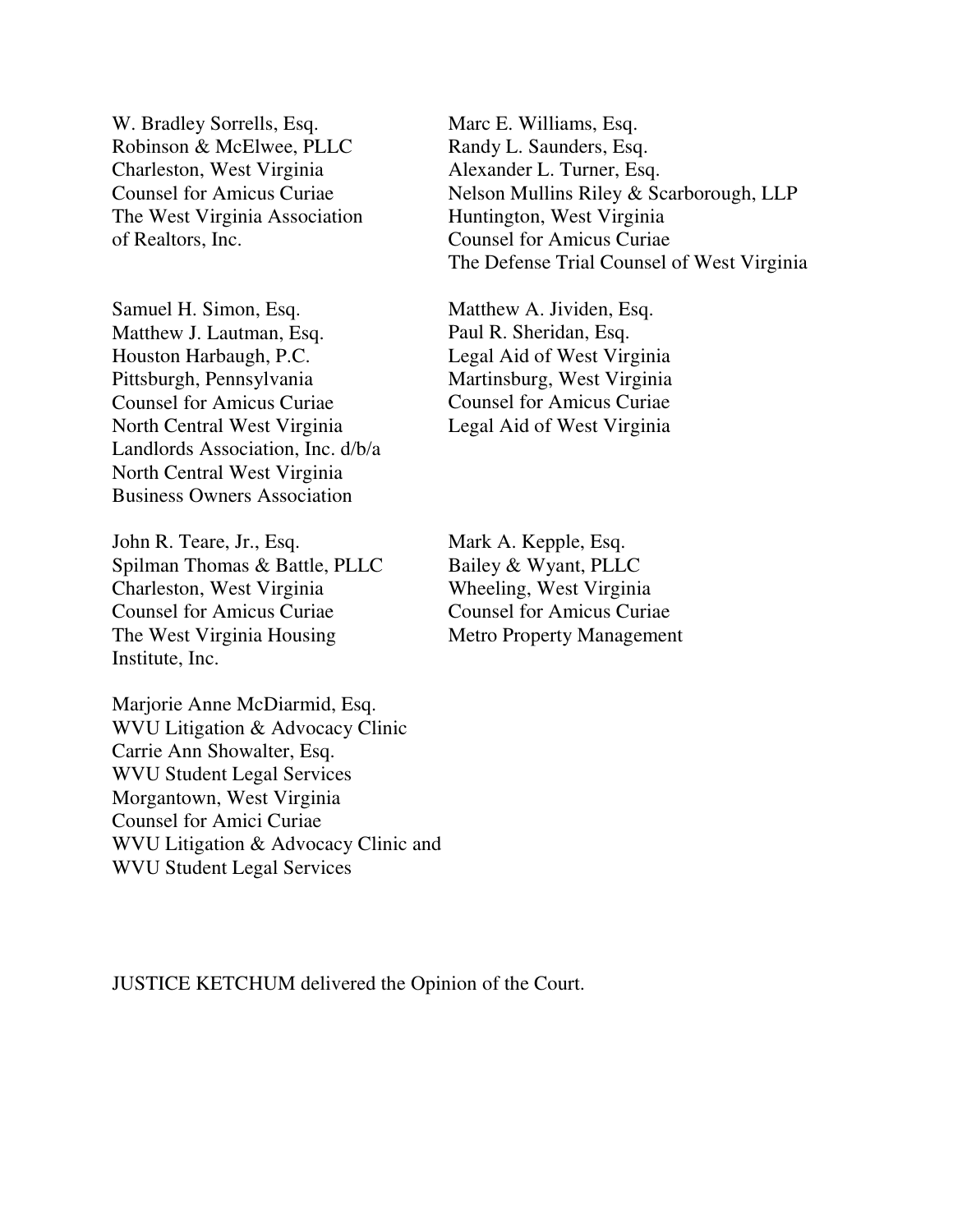### SYLLABUS BY THE COURT

 does not say. Just as courts are not to eliminate through judicial interpretation words that were purposely included, we are obliged not to add to statutes something the Legislature purposely omitted." Syllabus Point 11, *Brooke B. v. Ray*, 230 W.Va. 355, 738 S.E.2d 21 1. "It is not for this Court arbitrarily to read into a statute that which it (2013).

 [1996], and deceptive practices provisions, W.Va. Code §§ 46A-6-101 to -106 [2015], both contained in the West Virginia Consumer Credit and Protection Act, do not apply to and regulate the fees a landlord may charge to a tenant pursuant to a lease of residential real property. 2. The debt collection provisions, W.Va. Code §§ 46A-2-122 to -129a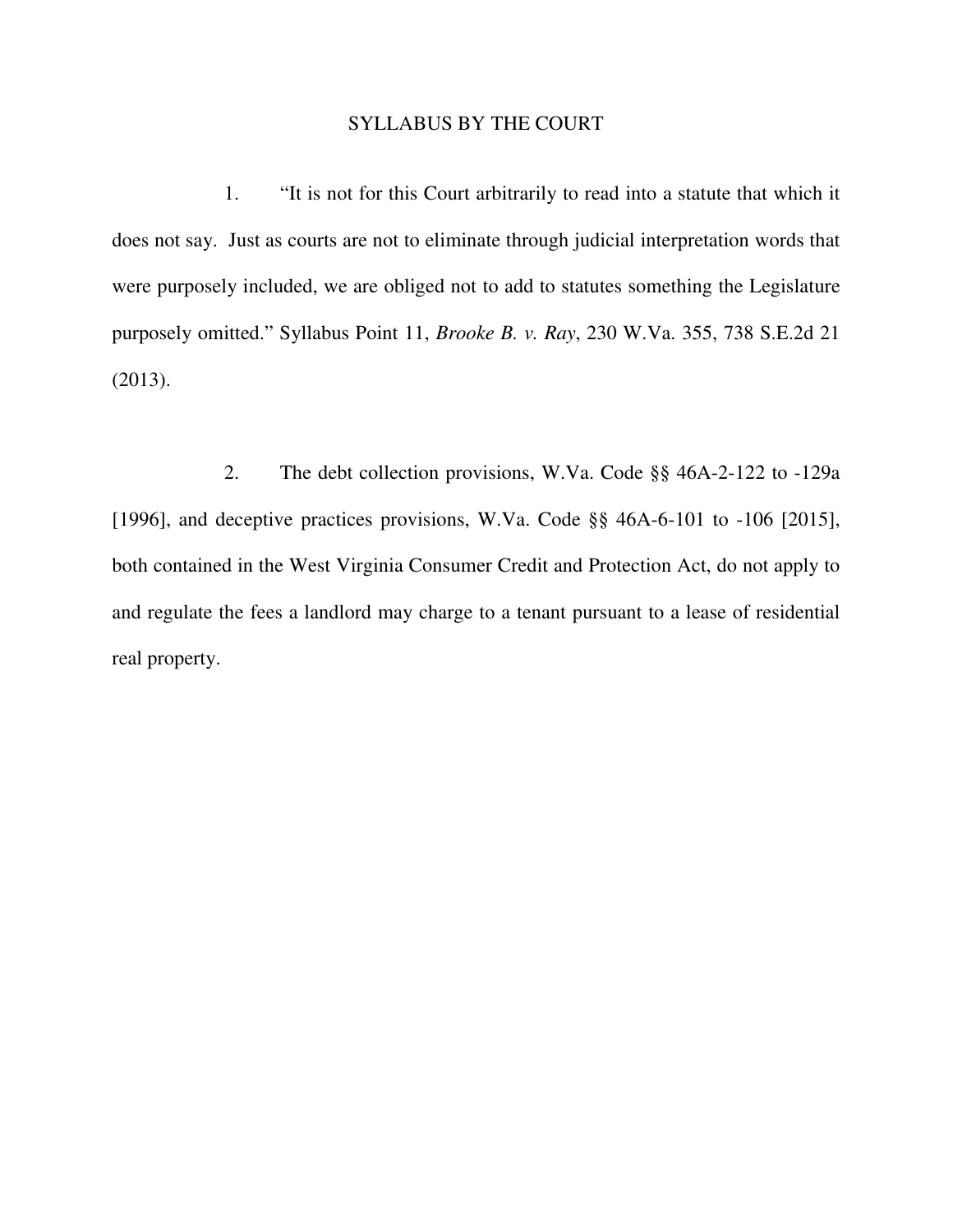Justice Ketchum:

-

 In this matter we address whether our consumer credit protection statute applies to and regulates the relationship between a landlord and tenant under a lease for residential real property. The Circuit Court of Kanawha County certified a question to this Court to resolve this issue.

 After thorough review, we find that our consumer credit protection statute does not regulate the residential rental fees a landlord may charge pursuant to a residential lease. We therefore answer the certified question in the negative.

### **I. FACTUAL AND PROCEDURAL BACKGROUND**

 The relevant facts of this matter are brief and undisputed. In September 2015, the Attorney General of West Virginia ("Attorney General"), acting on behalf of the State,<sup>1</sup> filed a civil action in the Circuit Court of Kanawha County against a landlord, Copper Beech Townhome Communities Twenty-Six, LLC ("Defendant Landlord").<sup>2</sup>

 $1$  The Legislature has granted to the Attorney General the authority to bring civil actions to enforce our Consumer Credit and Protection Act. *See* W.Va. Code § 46A-7 108 [1974] ("The attorney general may bring a civil action to restrain a person from violating this chapter and for other appropriate relief").

 $2$  The Attorney General's complaint names Copper Beech Townhome Communities Twenty-Six, LLC and Copper Beech Townhome Communities Twenty-Six SPE, LLC as defendants. As noted in Copper Beech's brief, these two defendants "are separate legal entities, [however] this separate identity is not material for purposes of this (Continued . . .)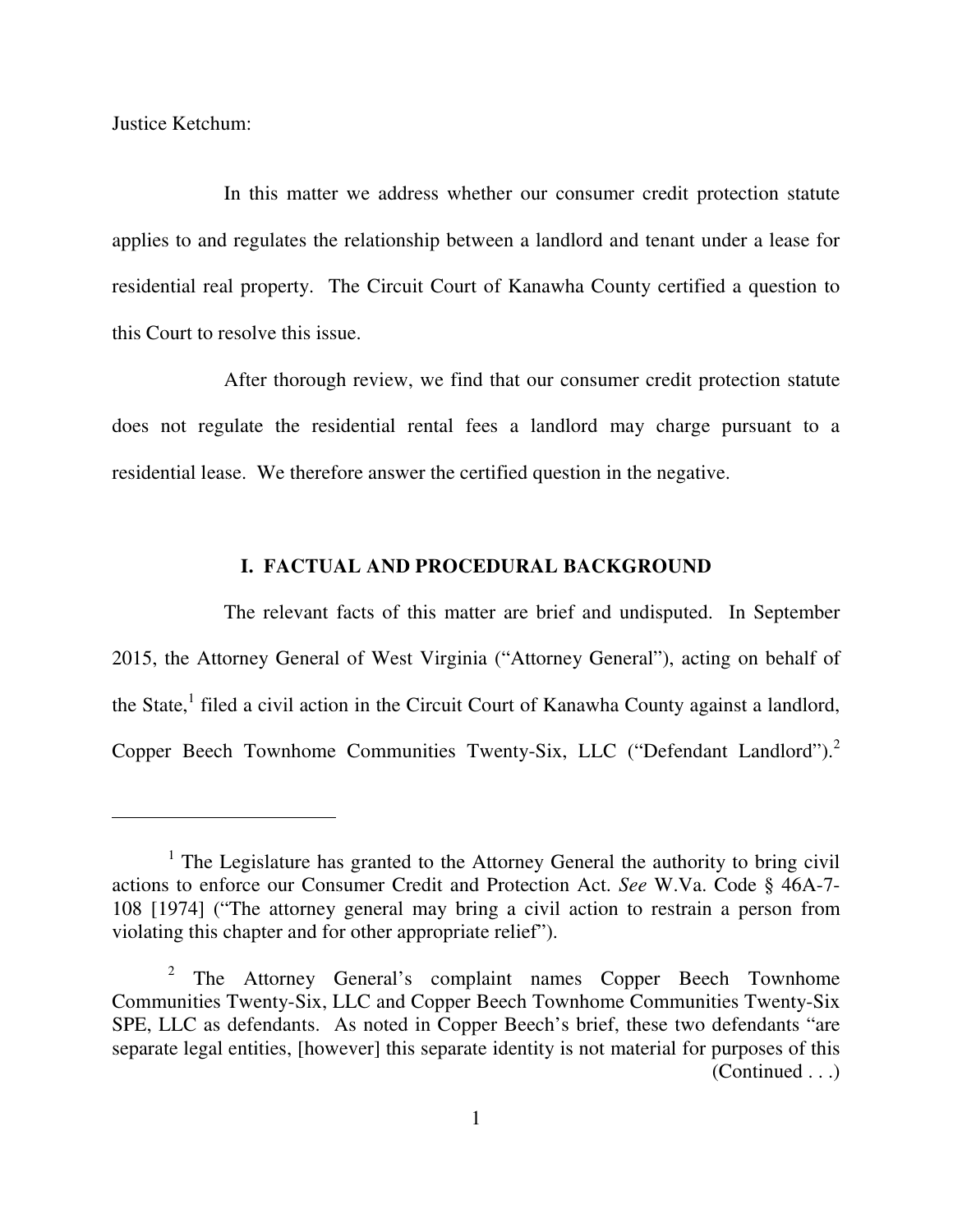Defendant Landlord is one of the largest residential lessors in the state. It maintains a number of rental units in Morgantown, West Virginia.

 The Attorney General's complaint alleged that Defendant Landlord's residential leases included various fees and charges that violated the West Virginia Consumer Credit and Protection Act, W.Va. Code §§ 46A-1-101 *et seq*. [1974] ("CCPA"). According to the Attorney General, the fees contained in Defendant Landlord's leases that violate the CCPA include: 1) a non-refundable redecorating fee, 2) debt collection fees, 3) attorney's fees, 4) dishonored check fees, 5) multiple check fees when co-tenants pay rent with more than one check, 6) a fee for written receipts, and 7) a fee for late payment of monthly rent. The Attorney General's complaint alleged that these fees violated two main provisions of the CCPA: 1) the debt collection provisions as set forth in W.Va. Code §§ 46A-2-122 to -129a, and 2) the unfair and deceptive acts and practices provisions contained in W.Va. Code §§ 46A-6-101 to -106. The Attorney General's complaint sought an "injunction, consumer restitution, disgorgement, civil penalties, and other appropriate relief."

 Defendant Landlord filed a motion to dismiss the Attorney General's complaint, arguing that the CCPA does not apply to residential leases. After the circuit court denied this motion, Defendant Landlord moved the circuit court to certify a

 certified question." For ease of the reader, we refer to these two named defendants collectively as "Defendant Landlord."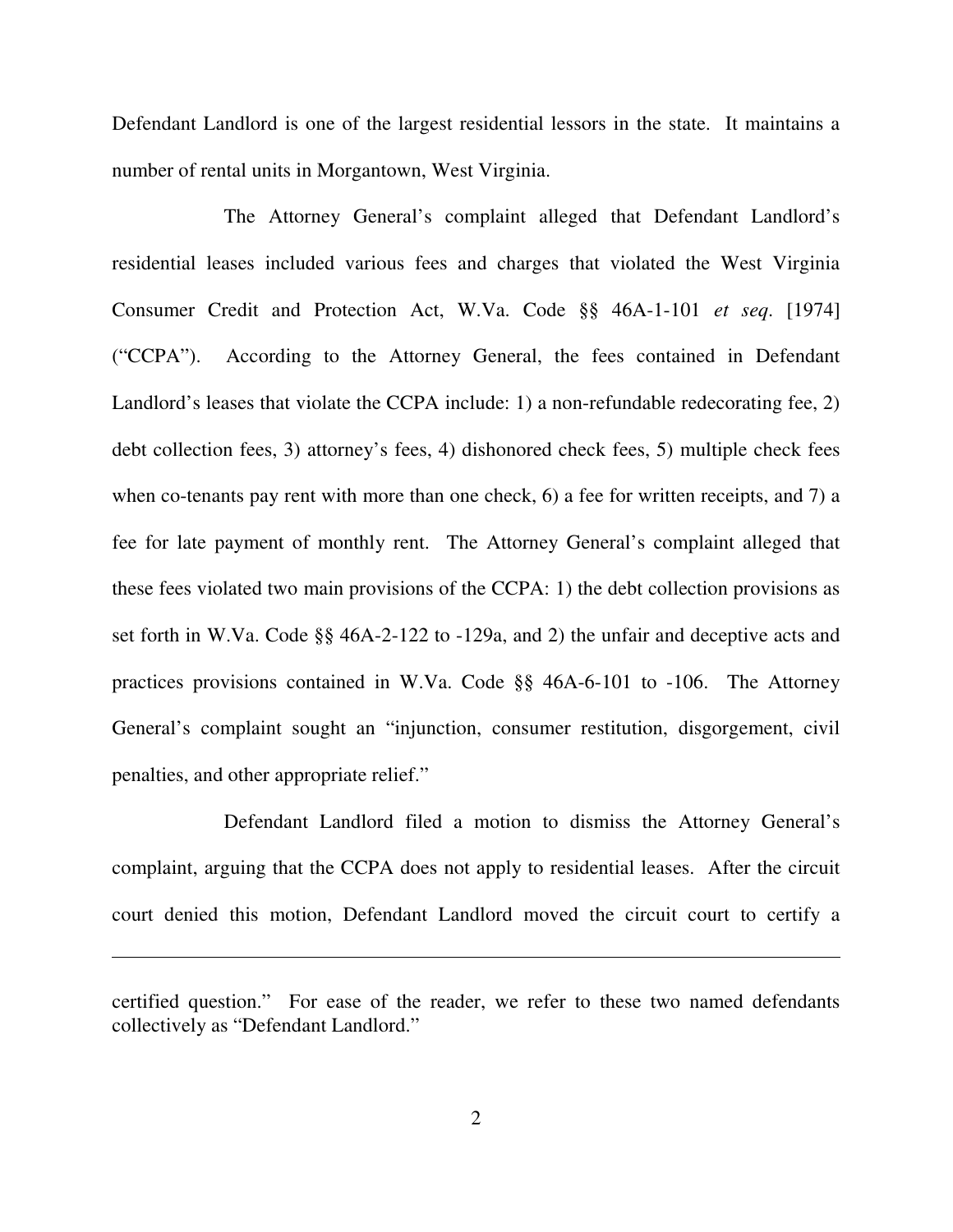question to this Court regarding the application of the CCPA to residential leases of real property. On March 8, 2017, the circuit court certified the following question to this Court: "Does the West Virginia Consumer Credit and Protection Act (including W.Va. Code  $\S$ § 46A-2-122 to -129a and  $\S$ § 46A-6-101 to -106) apply to the relationship between a landlord and tenant under a lease for residential rental property?"<sup>3</sup> Thereafter, this Court accepted the certified question.<sup>4</sup>

### **II. STANDARD OF REVIEW**

 As this Court recognized in Syllabus Point 1 of *Gallapoo v. Wal-Mart Stores, Inc.*, 197 W.Va. 172, 475 S.E.2d 172 (1996), "[t]he appellate standard of review of questions of law answered and certified by a circuit court is *de novo*." Applying this plenary standard of review, we proceed to address the certified question.

## **III. ANALYSIS**

 Before addressing the specific certified question, we begin with a brief background discussion of the CCPA. It was "enacted in 1974 and is a hybrid of the Uniform Consumer Credit Code and the National Consumer Act and some sections from then-existing West Virginia law." *White v. Wyeth*, 227 W.Va. 131, 136, 705 S.E.2d 828,

 $3$  The circuit court answered this question "Yes."

 $4$  We acknowledge the contribution of the numerous amici curiae briefs filed with this Court. We value their contributions to this case and have considered their briefs in conjunction with the parties' arguments.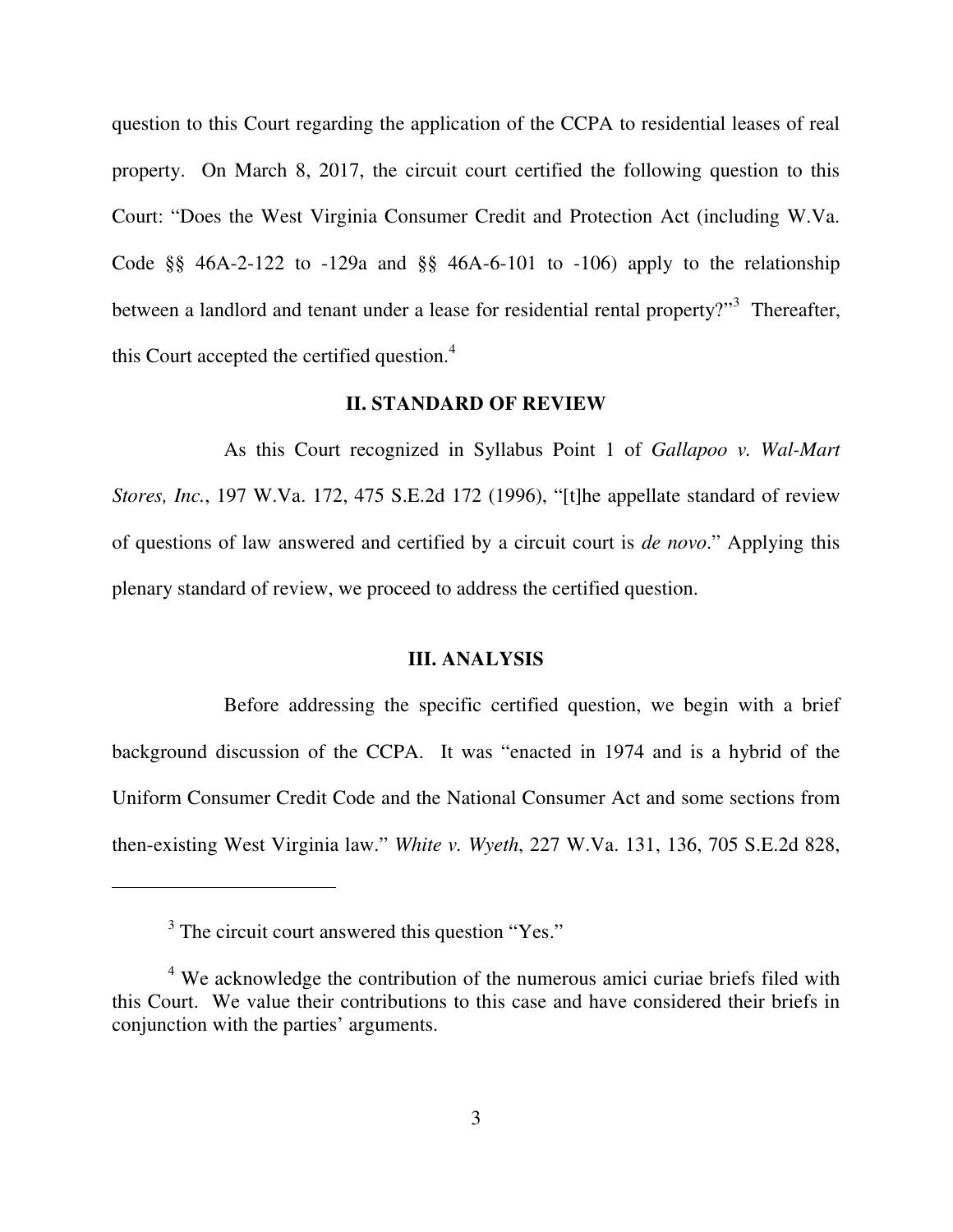833 (2010) (internal citation omitted). This Court has observed that the purpose underlying the CCPA is as follows: "We have recognized the dual legislative purposes of protecting consumers and promoting sound and fair business practices." *Id*., 227 W.Va. at 139, 705 S.E.2d at 836. Further, this Court has stated that the CCPA "is a comprehensive attempt on the part of the West Virginia legislature to extend protection to consumers and persons who obtain credit in state." *Harper v. Jackson Hewitt, Inc*., 227 W.Va. 142, 151, 706 S.E.2d 63, 72 (2010).

Additionally, the purpose of the CCPA was described in an excellent law

review article by WVU Law School Professor Vincent Cardi<sup>5</sup> wherein he stated:

 Act is intended to: (1) increase the availability of consumer credit by raising allowable finance charges (interest rates) and move toward equalization of rates available to consumers whether they borrow the money from a lender or buy the goods on credit from a seller; (2) regulate the rate of finance charges allowed for consumer credit transactions by prescribing rates and rules for computation; (3) regulate those businesses which make small consumer loans and which were formerly regulated by the small loan act; (4) protect consumers who purchase goods or services on credit or through consumer loans from deceptive selling techniques, unconscionable contract terms, and undesirable debt recovery and collection practices; and (5) protect consumers who purchase goods or services for cash or credit from, and to The West Virginia Consumer Credit and Protection

<sup>&</sup>lt;sup>5</sup> This Court has noted that Professor Cardi is the "foremost expert in this area of the law[.]" *State ex rel. McGraw v. Bear, Stearns & Co., Inc.*, 217 W.Va. 573, 577, 618 S.E.2d 582, 586 (2005).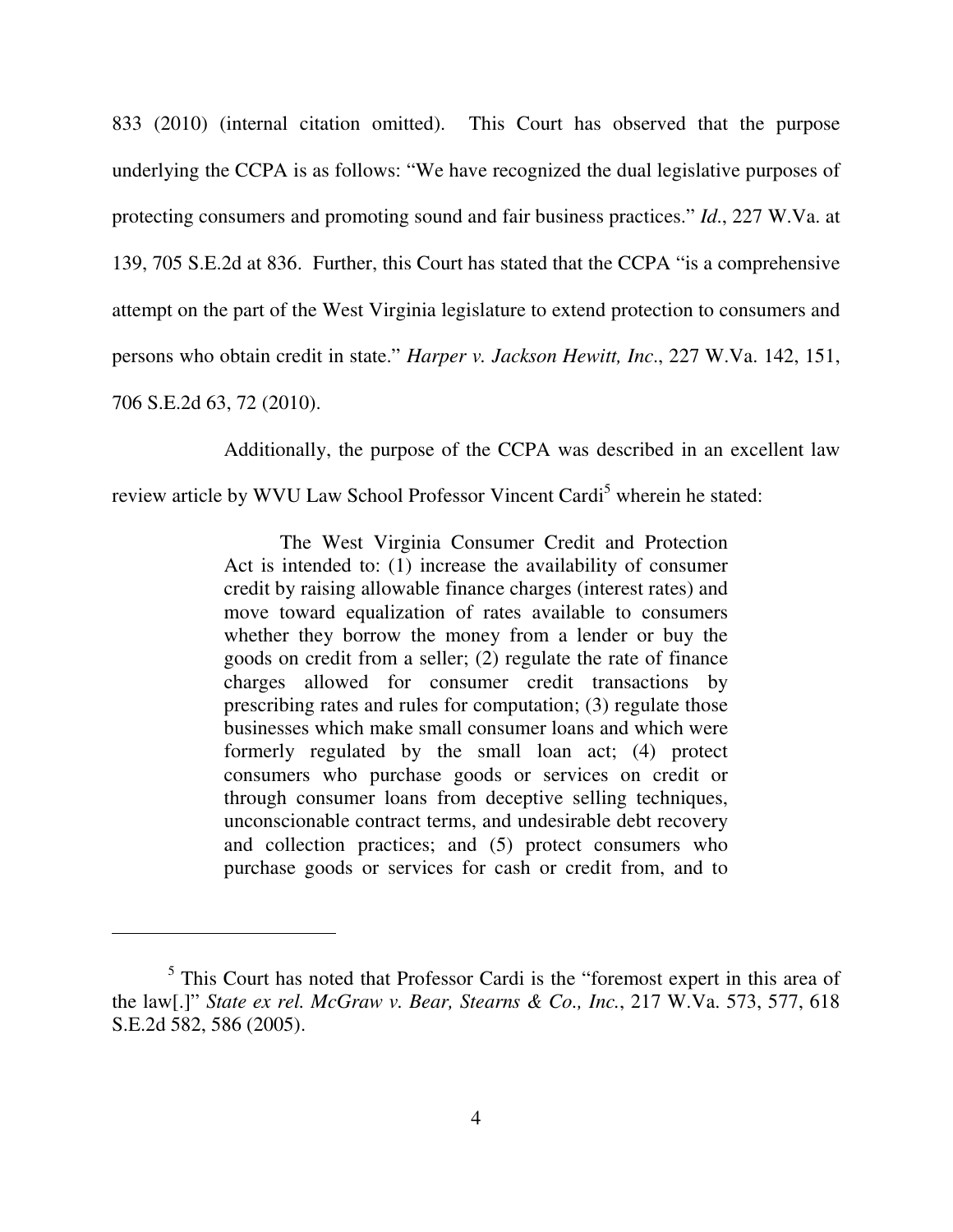give them remedies for, defective or shoddy goods and services and unfair and deceptive selling practices.

 V. Cardi, *The West Virginia Consumer Credit and Protection Act*, 77 W.Va. L. Rev. 401, 402 (1974-75).

 found no reported West Virginia cases, law review articles, or secondary sources stating that the purpose, or even a purpose, of the Act is to regulate fees that a landlord may charge to a tenant pursuant to a residential lease. In fact, in the forty-three years since the CCPA was enacted, this case is the first occasion in which any party has asserted before this Court that the Act applies to and regulates the landlord-tenant relationship. In researching the background and purpose underlying the CCPA, we have

 before us: "Does the West Virginia Consumer Credit and Protection Act (including W.Va. Code §§ 46A-2-122 to -129a and §§ 46A-6-101 to -106) apply to the relationship between a landlord and tenant under a lease for residential rental property?" As highlighted by the circuit court in its formulation of the certified question, our resolution of this matter requires us to examine two statutory sections contained in the CCPA: the debt collection provisions contained in W.Va. Code §§ 46A-2-122 to -129a, and the unfair or deceptive acts or practices provisions contained in W.Va. Code §§ 46A-6-101 to  $-106.$  -106. The Attorney General asserts that we should answer the certified question With this background in mind, we turn to the specific certified question

 in the affirmative and conclude that the CCPA applies to a residential lease entered into by a landlord and tenant. According to the Attorney General, the CCPA was written to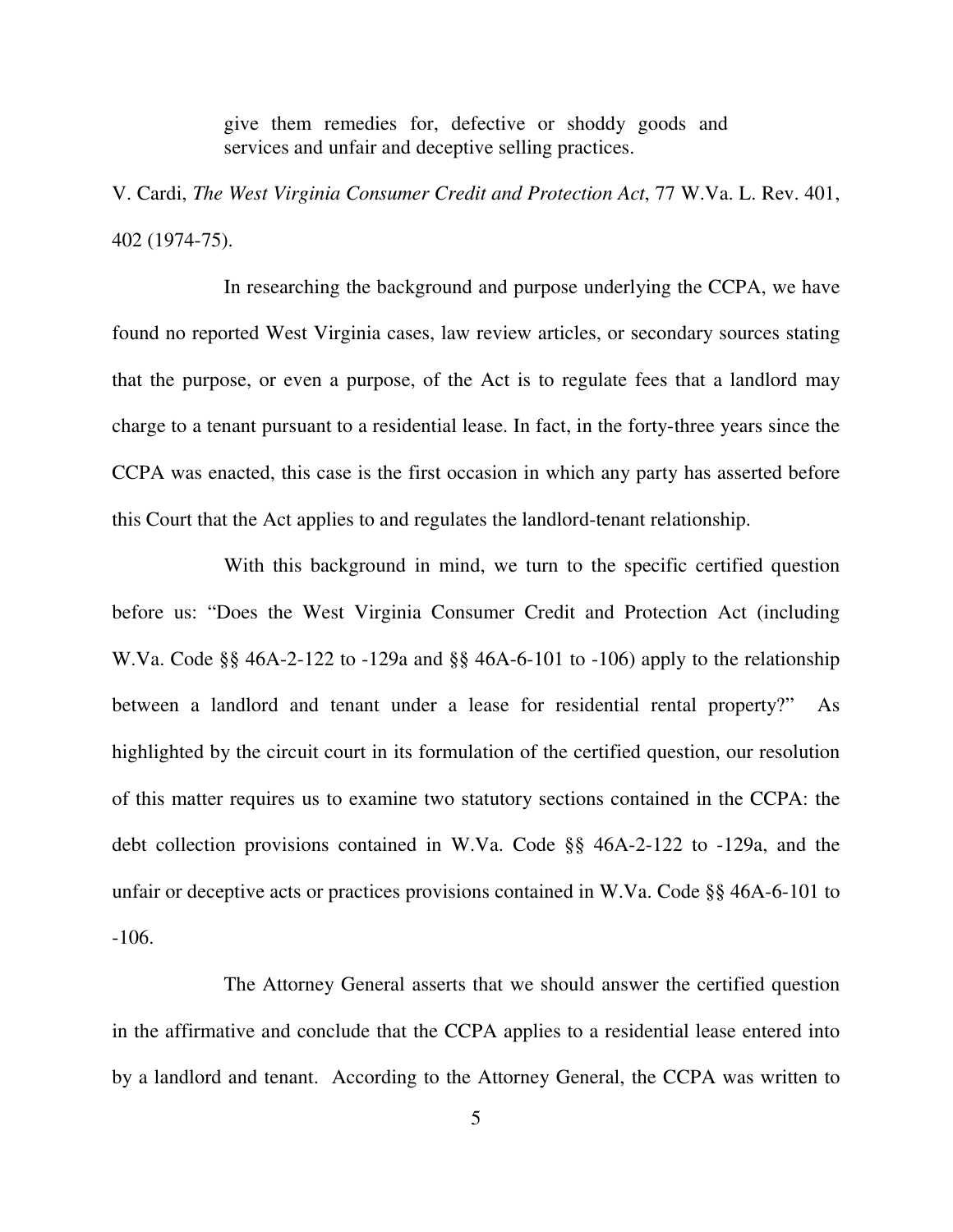"broadly [and] unambiguously apply to many different categories of people . . . including landlords." Further, regarding the specific statutory sections at issue, the Attorney General asserts:

> Under the plain meaning of the debt collection provisions, a tenant is a consumer, a landlord is a debt collector, and the tenant's obligation to pay charges and fees to the landlord constitutes a debt. Accordingly, a landlord is prohibited from using unfair and unconscionable means in order to collect any debt owed. Under the unfair or deceptive acts or practices provisions, a landlord engages in a trade or commerce and is prohibited from using unfair or deceptive acts or practices.

 By contrast, Defendant Landlord argues that neither the debt collection provisions, nor the deceptive practices provisions of the Act apply to residential leases. Defendant Landlord asserts that the CCPA is "designed to prohibit creditors from taking advantage of consumers in various transactions."<sup>6</sup> A landlord's business of renting residential property to a tenant is not the type of conduct regulated by the CCPA according to Defendant Landlord. Instead, "residential leases are already subject to extensive statutory and regulatory oversight . . . and the specific fees [the Attorney General] takes issue with are already addressed by other statutes."<sup>7</sup> Stated simply, Defendant Landlord asserts that the CCPA was not written or designed to apply to the

 $\overline{a}$ 

 $6$  For ease of the reader, the arguments contained in the numerous amici briefs arguing against the Attorney General's position are attributed to "Defendant Landlord."

 7 We discuss these statutes later in our analysis. *See infra* III. A.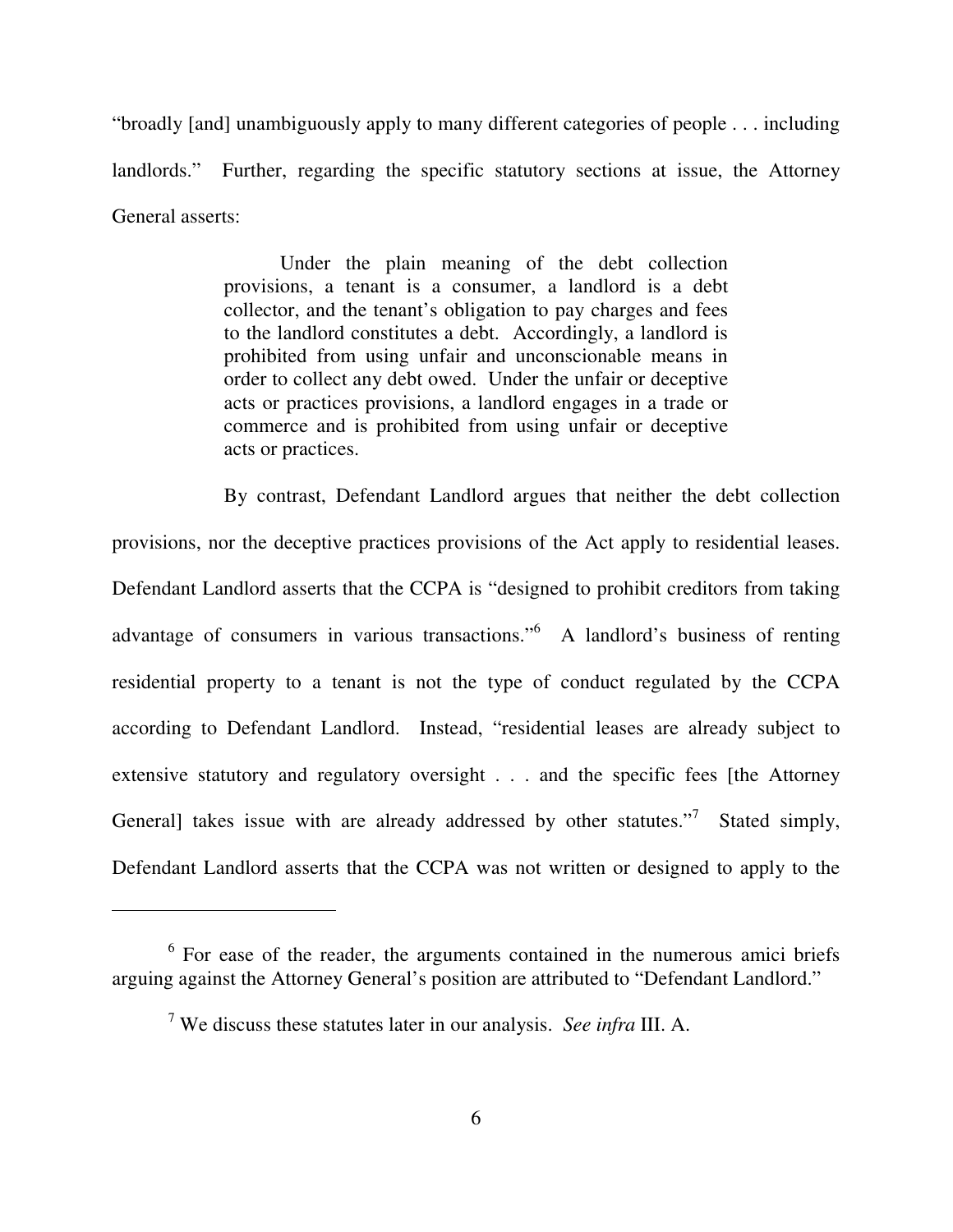landlord-tenant relationship. Defendant Landlord notes that "in the forty-two years since it was adopted, the [CCPA] has not been treated as applying to residential-landlord-tenant relationships." Finally, Defendant Landlord argues that the Attorney General's position, if adopted, "would inject uncertainty and instability into the West Virginia residential rental market."

 We begin our analysis of the CCPA with a review of our rules of statutory construction. This Court has held that in deciding the meaning of a statutory provision, "[w]e look first to the statute's language. If the text, given its plain meaning, answers the interpretive question, the language must prevail and further inquiry is foreclosed."  *Appalachian Power Co. v. State Tax Dep't of West Virginia*, 195 W.Va. 573, 587, 466 S.E.2d 424, 438 (1995); *see also* Syllabus Point 2, *Crockett v. Andrews*, 153 W.Va. 714, 172 S.E.2d 384 (1970) ("Where the language of a statute is free from ambiguity, its plain meaning is to be accepted and applied without resort to interpretation."); and Syllabus Point 2, *State v. Epperly*, 135 W.Va. 877, 65 S.E.2d 488 (1951) ("A statutory provision which is clear and unambiguous and plainly expresses the legislative intent will not be interpreted by the courts but will be given full force and effect.").

 Additionally, this Court has held that "[a] statute is open to construction only where the language used requires interpretation because of ambiguity which renders it susceptible of two or more constructions or of such doubtful or obscure meaning that reasonable minds might be uncertain or disagree as to its meaning." *Sizemore v. State Farm Gen. Ins. Co.*, 202 W.Va. 591, 596, 505 S.E.2d 654, 659 (1998) (internal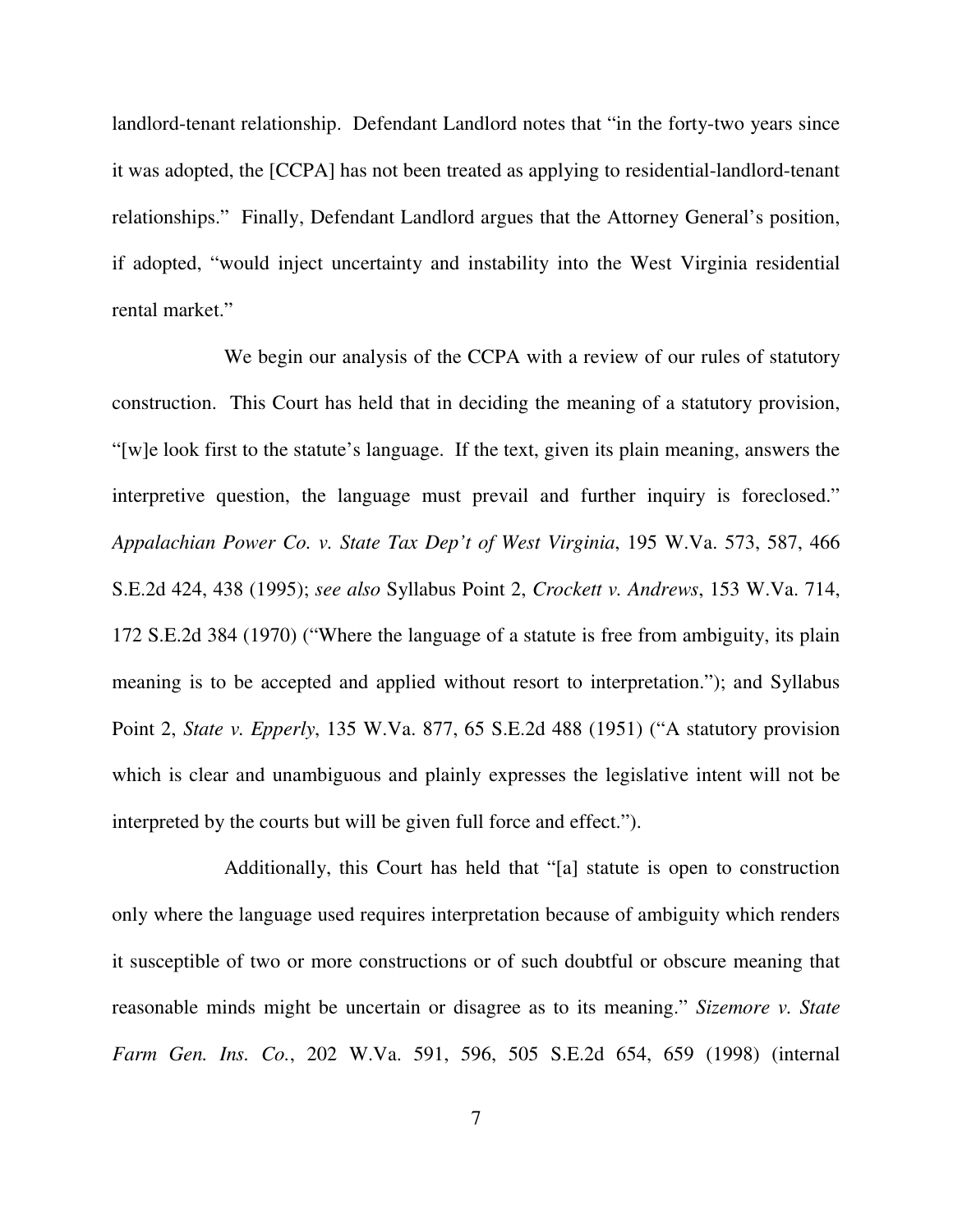quotations and citation omitted). With these rules of statutory construction in mind, we first turn to the debt collection provisions contained in the CCPA.

### **A. Debt Collection Provisions**

 The debt collection provisions are set forth in article 2 of the CCPA, W.Va. Code §§ 46A-2-122 to -129a. The debt collection provisions state that "[n]o debt collector shall use any fraudulent, deceptive or misleading representation or means to collect . . . claims[.]" W.Va. Code § 46A-2-127. Additionally, W.Va. Code § 46A-2-128 provides that "[n]o debt collector may use unfair or unconscionable means to collect or attempt to collect any claim."

 While the CCPA contains a "general definitions" section in article 1, the debt collection provisions in article 2 contain additional definitions specifically for the purposes of debt collection. These specific definitions are set forth in W. Va. Code § 46A-2-122:

> (a) "Consumer" means any natural person obligated or allegedly obligated to pay any debt.

> (b) "Claim" means any obligation or alleged obligation of a consumer to pay money arising out of a transaction in which the money, property, insurance or service which is the subject of the transaction is primarily for personal, family or household purposes, whether or not such obligation has been reduced to judgment.

> (c) "Debt collection" means any action, conduct or practice of soliciting claims for collection or in the collection of claims owed or due or alleged to be owed or due by a consumer.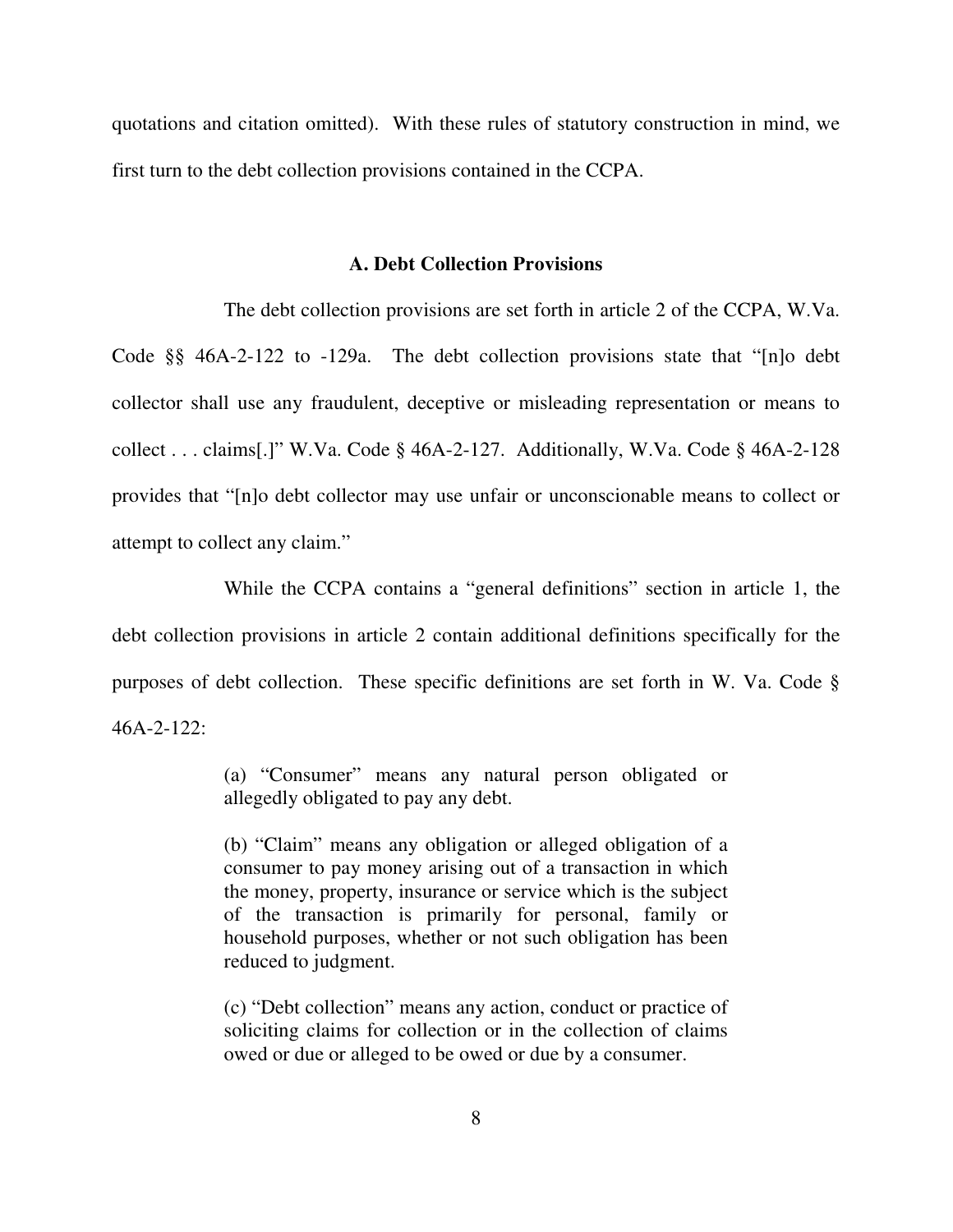(d) "Debt collector" means any person or organization engaging directly or indirectly in debt collection. The term includes any person or organization who sells or offers to sell forms which are, or are represented to be, a collection system, device or scheme, and are intended or calculated to be used to collect claims. The term excludes attorneys representing creditors provided the attorneys are licensed in West Virginia or otherwise authorized to practice law in the State of West Virginia and handling claims and collections in their own name as an employee, partner, member, shareholder or owner of a law firm and not operating a collection agency under the management of a person who is not a licensed attorney.

 The issue we must resolve is whether a residential rental fee charged by a landlord, such as a fee for late payment of rent, may be properly characterized as a "claim" under W.Va. Code § 46A-2-122(b).

 The Attorney General argues that the broad language used in the foregoing definitions signals the legislature's intent that these debt collection provisions apply to anyone, including a landlord, who attempts to collect a "claim" from a consumer. Further, the Attorney General asserts that "the charges and fees a tenant owes to a landlord constitute claims" under the foregoing definition because a claim is "any obligation or alleged obligation of a consumer to pay money arising out of a transaction." The Attorney General asserts that a tenant is a consumer and that the broad meaning of the word "transaction" extends to residential leases.

 Conversely, Defendant Landlord argues that the debt collection provisions do not apply to landlord-tenant relationships. Defendant Landlord emphasizes that residential lease agreements are not specifically addressed in the debt collection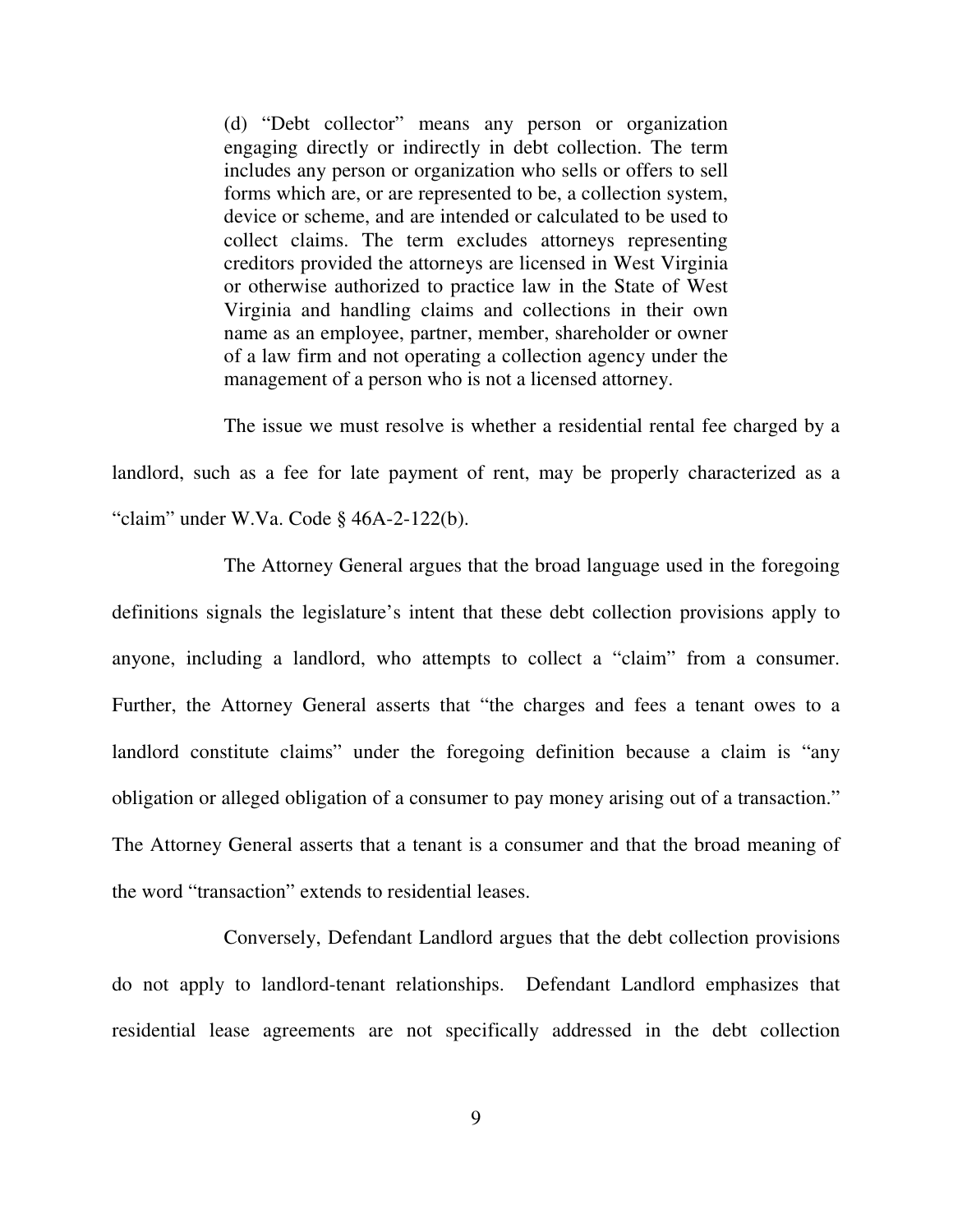provisions. If, as the Attorney General claims, the legislature intended these provisions to apply to residential leases of real property, it would have done so explicitly.

 Upon our review, we find that the debt collection provisions in W.Va. Code §§ 46A-2-122 to -129a are reasonably susceptible to differing constructions and that "reasonable minds might be uncertain or disagree as to its intended meaning." *Sizemore*, 202 W.Va. at 596, 505 S.E.2d at 659. As the Attorney General points out, the definition of "claims" is written in a broad manner and includes "any obligation or alleged obligation of a consumer to pay money arising out of a transaction in which the money, property, insurance or service which is the subject of the transaction is primarily for personal, family or household purposes." W.Va. Code § 46A-2-122(b). On the other hand, the debt collection provisions make no mention of residential leases, landlords, tenants, or include any language signaling that these provisions, though broadly drafted, were intended to cover residential rental fees a landlord may charge. Therefore, we conclude that these provisions are ambiguous.

 When faced with an ambiguous statute, this Court has observed "[a] statute that is ambiguous must be construed before it can be applied." Syllabus Point 1, *Farley v. Buckalew*, 186 W.Va. 693, 414 S.E.2d 454 (1992). "The primary object in construing a statute is to ascertain and give effect to the intent of the Legislature." Syllabus Point 1,  *Smith v. State Workmen's Comp. Comm'r*, 159 W.Va. 108, 219 S.E.2d 361 (1975). "A statute is ambiguous when the statute's language connotes doubtfulness, doubleness of meaning or indistinctness or uncertainty of an expression[.]" *United Services Auto Ass'n*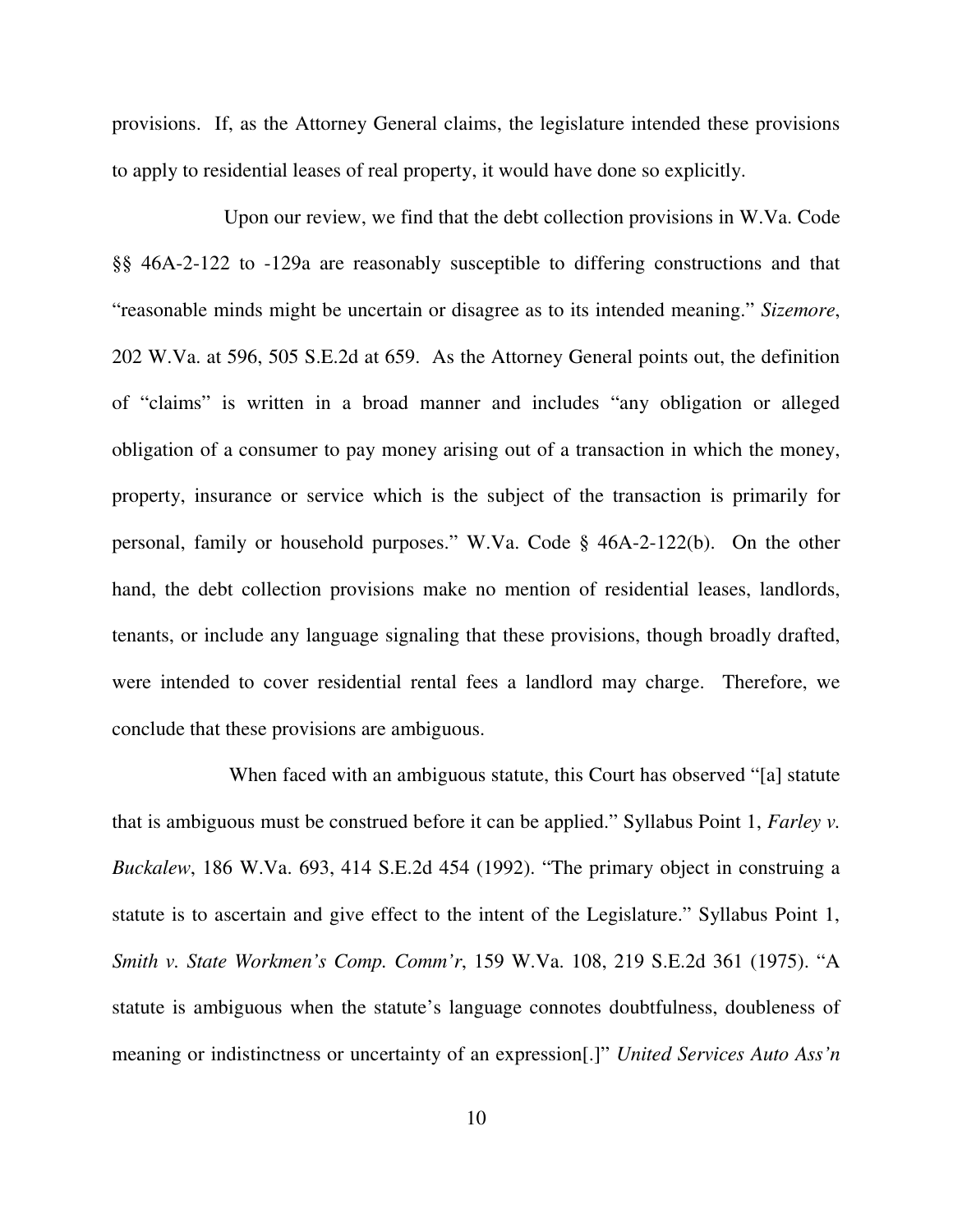*v. Lucas*, 233 W.Va. 68, 73, 754 S.E.2d 754, 759 (2014) (internal citation and quotation omitted). Similarly, this Court has held that "the initial step in such interpretative inquiry [of a statute] is to ascertain legislative intent." Syllabus Point 1, in part, *Ohio County Comm'n v. Manchin*, 171 W.Va. 552, 301 S.E.2d 183 (1983). Also, "[w]hen a statute's language is ambiguous, a court often must venture into extratextual territory in order to distill an appropriate construction. Absent explicatory legislative history for an ambiguous statute . . . this Court is obligated to consider the . . . overarching design of the  statute." *State ex rel. McGraw v. Scott Runyan Pontiac–Buick, Inc*., 194 W.Va. 770, 777, 461 S.E.2d 516, 523 (1995).

 In attempting to ascertain the legislative intent behind the debt collection provisions, we note that the CCPA is made up of eight distinct articles. $8$  We place particular reliance on article 1 of the CCPA which includes a statement setting forth the Act's general "application" and a series of general definitions. Thus, in order to understand the legislative intent of the debt collection provisions contained in the CCPA, we begin by examining article 1. West Virginia Code § 46A-1-104 [1996], entitled "Application," provides as follows:

<sup>&</sup>lt;sup>8</sup> "Statutes which relate to the same subject matter should be read and applied together so that the Legislature's intention can be gathered from the whole of the enactments." Syllabus Point 3, *Smith v. State Workmen's Compensation Com'r*, 159 W.Va. 108, 219 S.E.2d 361 (1975).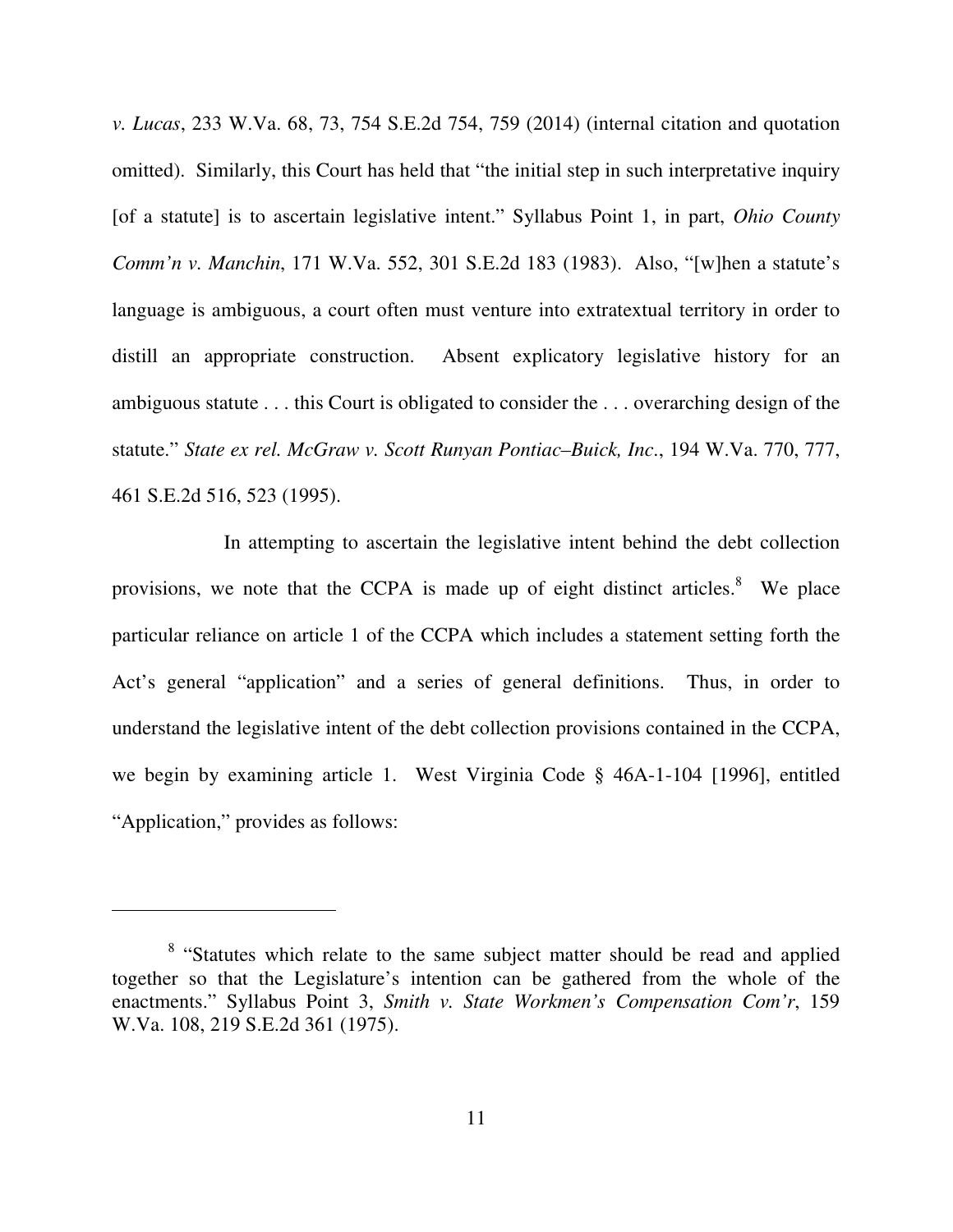resident of this state, is induced to enter into a consumer credit sale made pursuant to a revolving charge account, to enter into a revolving charge account, to enter into a consumer loan made pursuant to a revolving loan account, or to enter into a consumer lease, by personal or mail solicitation, and the goods, services or proceeds are delivered to the consumer in this state, and payment on such account is to be made from this state. (1) This chapter applies if a consumer, who is a

 loans consummated in another state, a creditor may not collect in an action brought in this state a sales finance charge or loan finance charge in excess of that permitted by this (2) With respect to consumer credit sales or consumer chapter.

 Under this general statement of applicability, three elements need to be satisfied for the CCPA to apply: 1) a creditor 2) induces a consumer 3) to enter into a consumer credit sale, a consumer loan, or a consumer lease. Under article 1's general definitions, a consumer is defined as "a natural person who incurs debt pursuant to a consumer credit sale or a consumer loan, or debt or other obligations pursuant to a consumer lease." W.Va. Code § 46A-1-102(12). A general *lease* of residential real property could not properly be characterized as either a "consumer credit *sale*"<sup>9</sup> or as a

 $\overline{a}$ 

<sup>&</sup>lt;sup>9</sup> We note that the definition of a "consumer credit sale" includes a "sale of  $\dots$  an interest in land." "Consumer credit sale" is defined in W.Va. Code § 46A-1-102(13), in relevant part, as follows: "'[C]onsumer credit sale' is a sale of goods, services or an interest in land in which: . . . (iii) The goods, services or interest in land are purchased primarily for a personal, family, household or agricultural purpose[.]" While the definition of "consumer credit sale" includes a *sale* of an interest in land, it does not apply to a general residential lease agreement. According to W.Va. Code § 46A-1 102(42), a "sale of an interest in land" is defined as applying to "a lease in which the (Continued . . .)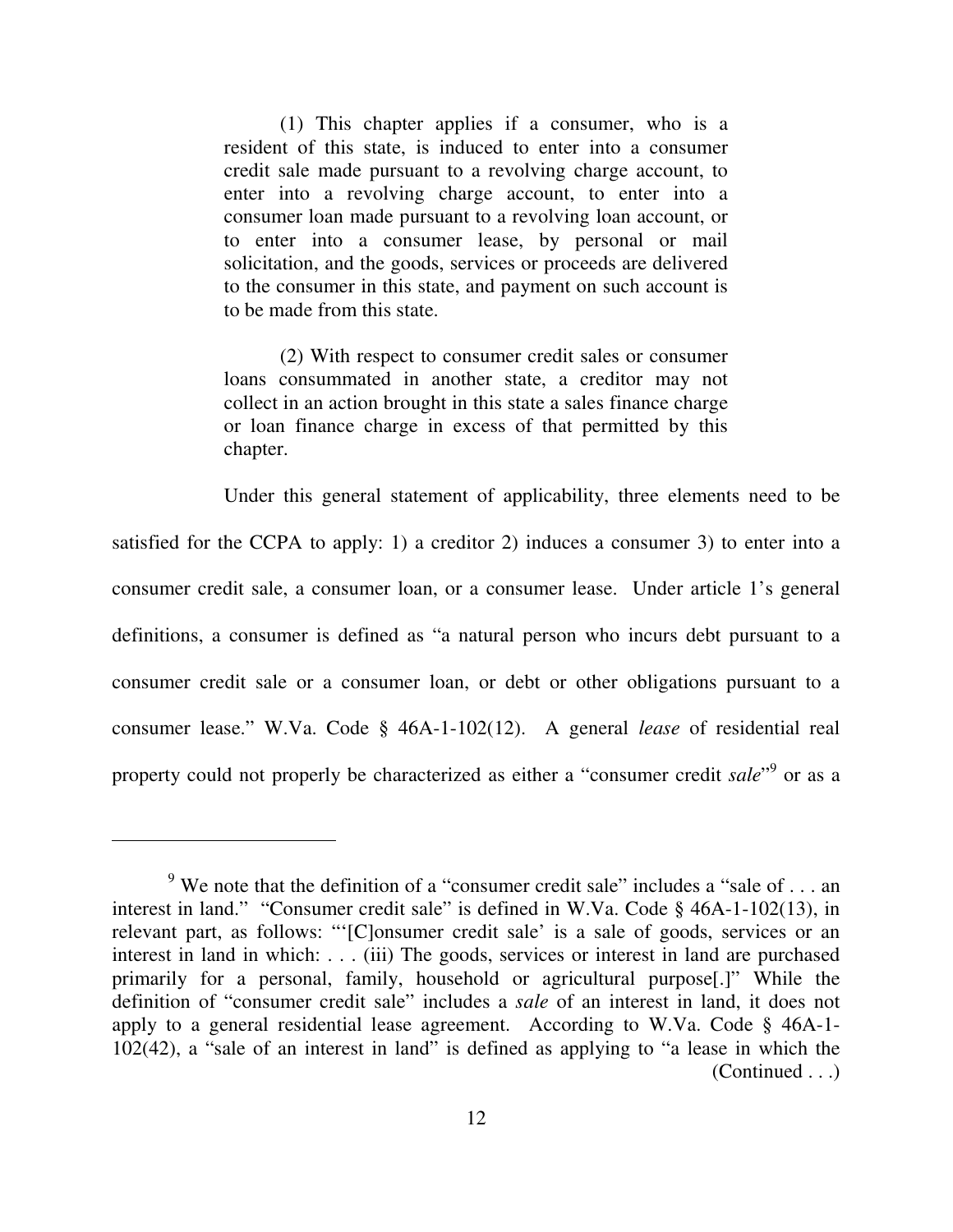"consumer *loan*." (Emphasis added). The only potential category a residential lease of real property could fit into is a "consumer lease." However, W.Va. Code § 46A-1 102(14)(a) provides that a "consumer lease means *a lease of goods*[.]" (Emphasis added.) Clearly, a residential lease of real property made between a landlord and a tenant is not "a lease of goods."<sup>10</sup>

 We emphasize that neither the CCPA's general "application" and definitions contained in article 1, nor the debt collection provisions at issue in article 2, include any indication that the CCPA applies to a residential lease of real property. By contrast, our legislature has enacted extensive, detailed statutory law regulating the landlord-tenant relationship. West Virginia Code §§ 37-6-1 to -30 [1923] provides *explicit* statutory direction on our landlord-tenant law. The title of this section is "Landlord and Tenant." The "Landlord and Tenant" section is contained in the "Real Property" chapter of the West Virginia Code. *See* W.Va. Code §§ 37-1-1 *et seq*. [2008]. Additionally, W.Va. Code §§ 37-6A-1 to -6 [2011], entitled "Residential Rental Security Deposits," which is also included in the "Real Property" chapter of the West Virginia

 $\overline{a}$ 

 lessee has an option to purchase the interest and all or a substantial part of the rental or other payments previously made by him are applied to the purchase price." The issue in the present case does not involve leases in which the lessee had an option to purchase the "interest."

 $10$  "Goods' includes goods not in existence at the time the transaction is entered into and gift and merchandise certificates, but excludes money, chattel paper, documents of title and instruments." W.Va. Code § 46A-1-102(21).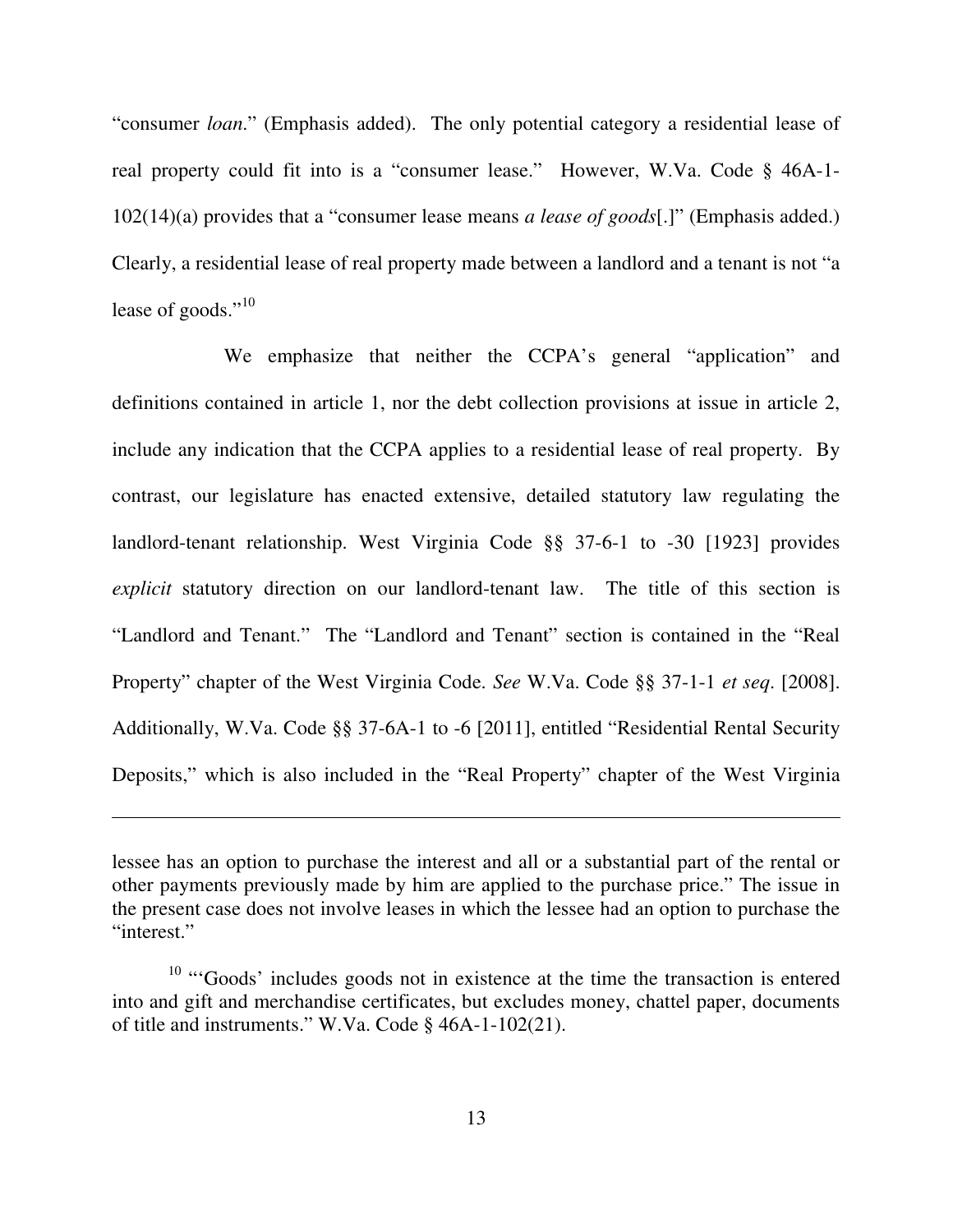Code, provides the following *explicit* direction: "The provisions of this article shall apply to all residential rental premises or units used for dwelling purposes." W.Va. Code § 37 6A-6. Other statutory sections that *explicitly* apply to and regulate the landlord-tenant relationship include W.Va. Code §§ 55-3-1 *et seq*. [1923] (unlawful entry); W.Va. Code §§ 55-4-1 *et seq*. [1923] (concerning the procedure for ejectment of a tenant); W.Va. Code §§ 55-3A-1 *et seq*. [1983] (concerning remedies for wrongful occupation of residential property); and W.Va. Code §§ 37-15-1 *et seq.* [1993] (concerning "factory- built homes . . . which are held as personal property situated on real property owned by another in conjunction with a landlord/tenant relationship.").

 Because the landlord-tenant relationship is so pervasively regulated in these numerous statutory sections outside of the CCPA, we are compelled to conclude that the legislature did not intend to further regulate the landlord-tenant relationship in an ambiguous provision of our CCPA. Instead, based on the foregoing statutory sections, it is clear that when the legislature intends to address the relationship between a landlord and tenant in a particular statute, it does so explicitly.

 Further illustrating this point is the fact that the CCPA includes one explicit reference to "the rental of space to be occupied for residential purposes." West Virginia Code § 46A-6-109  $[1981]$ <sup>11</sup> provides that a written agreement a consumer enters into

 $\overline{a}$ 

(Continued . . .)

<sup>&</sup>lt;sup>11</sup> West Virginia Code § 46A-6-109(a) is as follows: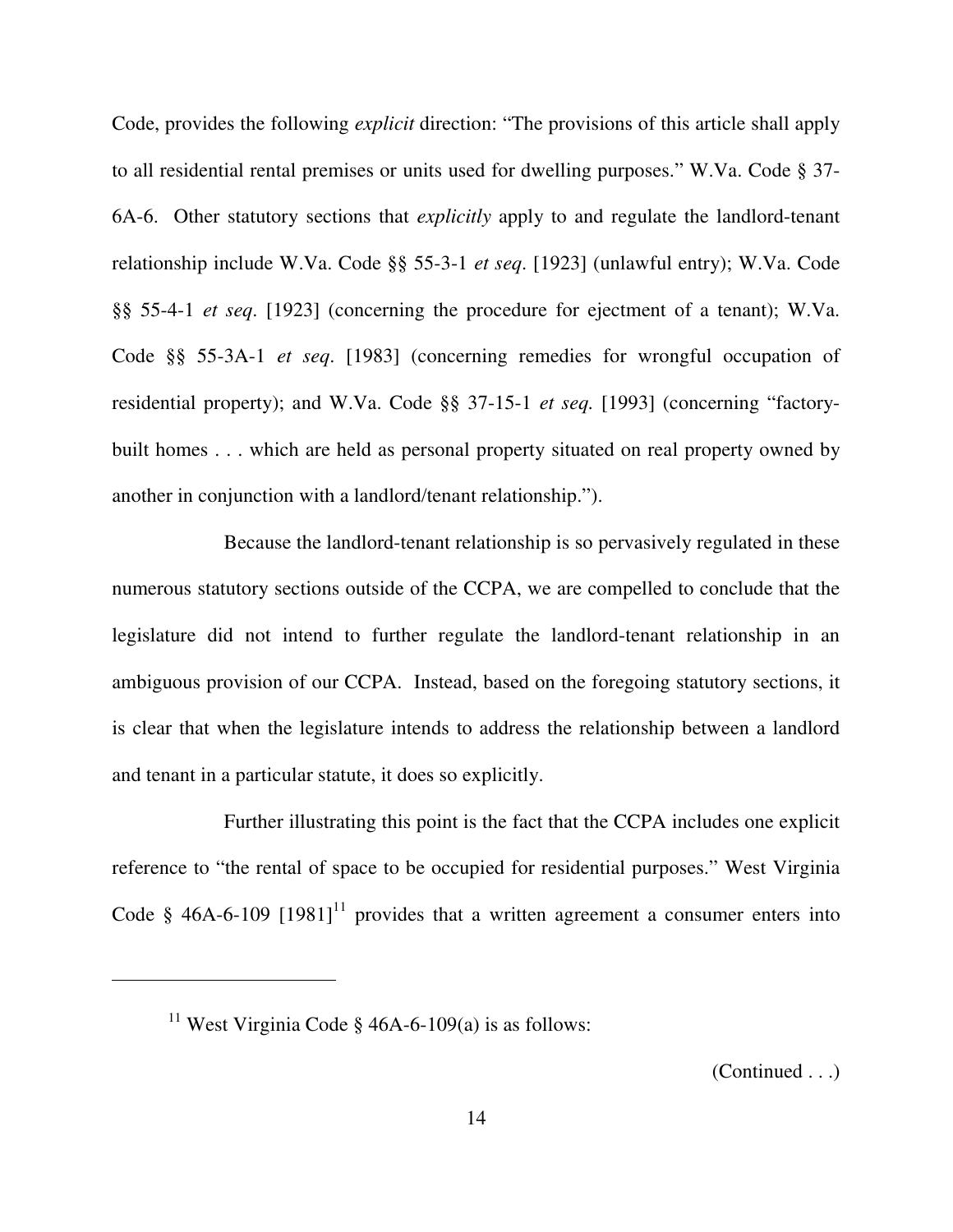must be written in plain language. This section explicitly includes written agreements concerning "the rental of space to be occupied for residential purposes." This inclusion of "rental space to be occupied for residential purposes" in one subsection of the CCPA demonstrates that when the legislature intends residential leases to be included into a particular section of the CCPA, it does so explicitly. Critically, the debt collection provisions at issue, as well as the CCPA's statement of general applicability contained in article 1, do not include any similar language covering "the rental of space to be occupied for residential purposes."

 If the legislature intends for the CCPA to generally regulate fees a landlord may charge pursuant to a lease of residential property, it is free to do so by means of the full legislative process. However, this Court may not read into the CCPA that which it does not say.<sup>12</sup> "It is not for this Court arbitrarily to read into a statute that which it does

 (a) Every written agreement entered into by a consumer after the first day of April, one thousand nine hundred eighty-two, for the purchase or lease of goods or services in consumer transactions, whether for the rental of space to be occupied for residential purposes or for the sale of goods or services for personal, family, household or agricultural purposes, must: (1) Be written in a clear and coherent manner, using words with common and everyday meanings; (2) use type of an easily readable size and ink which adequately contrasts with the paper; and (3) be appropriately organized and captioned by its various sections to be easily understood.

 $12$  We agree with the Attorney General that the CCPA "is a remedial statute intended to protect consumers from unfair, illegal and deceptive business practices, and (Continued . . .)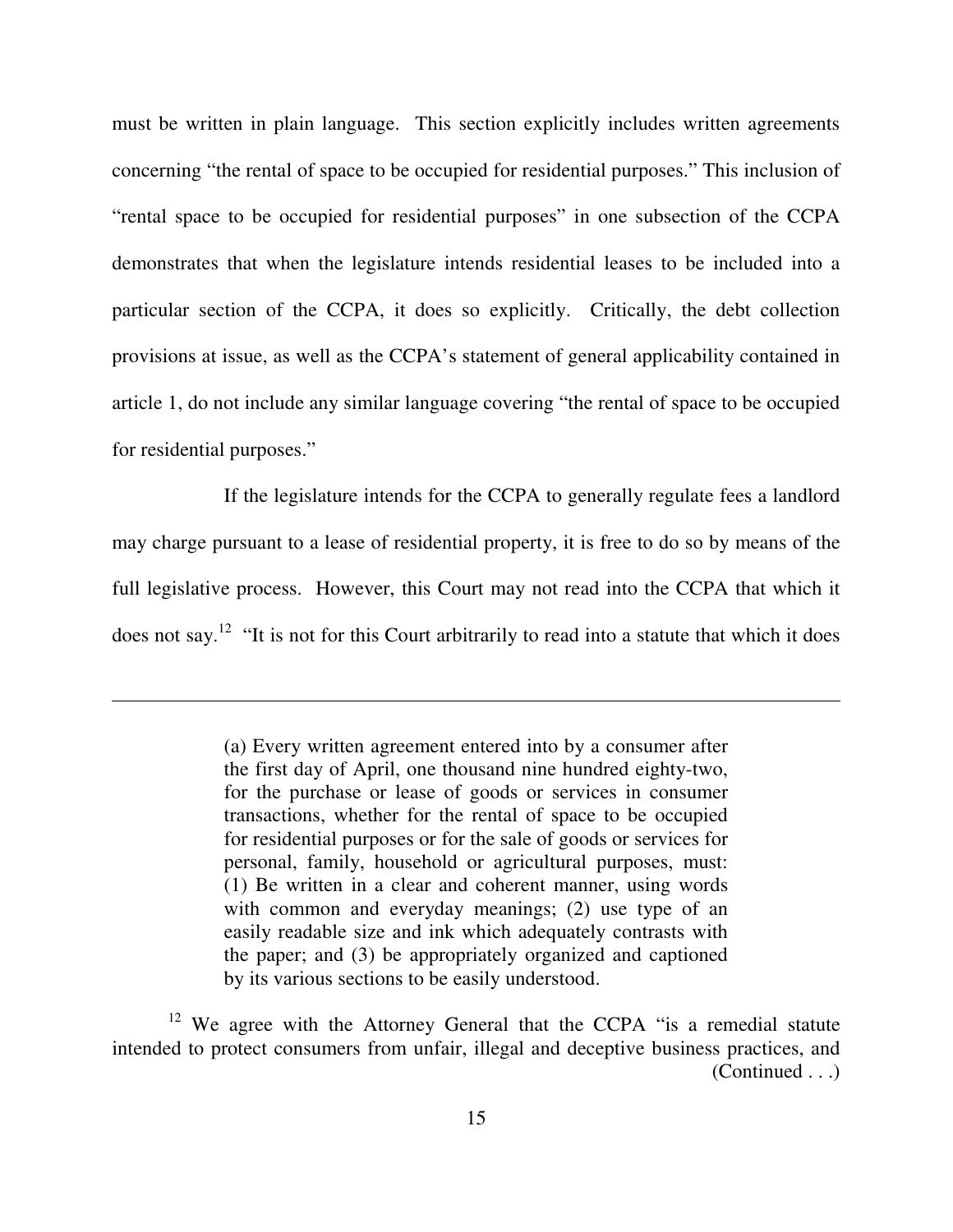not say. Just as courts are not to eliminate through judicial interpretation words that were purposely included, we are obliged not to add to statutes something the Legislature purposely omitted." Syllabus Point 11, *Brooke B. v. Ray*, 230 W.Va. 355, 738 S.E.2d 21  $(2013).$ 

 (2013). Moreover, a number of states outside of our jurisdiction have determined that their consumer credit protection statutes are not applicable to residential leases, concluding that such residential leases are within the purview of their specific landlordtenant acts which *explicitly* regulate and apply to landlord-tenant relationships.<sup>13</sup> For instance, in finding that its consumer credit protection act did not regulate and apply to

 $\overline{a}$ 

 must be liberally construed to accomplish that purpose." *Harper v. Jackson Hewitt*, *Inc*., 227 W.Va. 142, 151, 706 S.E.2d 63, 72 (2010). However, we may not read into the statute that which it does not say—that the CCPA generally applies to and regulates residential leases of real property entered into by a landlord and tenant. Similarly, we find the Attorney General's reliance on *Fleet v. Webber Springs Owners Ass'n, Inc*., 235 W.Va. 184, 772 S.E.2d 369 (2015), to be misplaced. In *Fleet* this Court determined that "[h]omeowners association assessments that are to be used for improving and/or maintaining common areas of a planned community. . . are an obligation primarily for personal, family, or household purposes, and, therefore, such assessments are 'claims' pursuant to W.Va. Code § 46A-2-122(b) (1996)." Syllabus Point 2, in part. The Court in *Fleet* only addressed homeowners association assessment fees, it did not address whether the debt collection provisions of the CCPA apply to landlord-tenant relationships. Further, unlike our landlord-tenant law, homeowners association assessment fees are not pervasively regulated in numerous statutory sections outside of the CCPA.

 <sup>13</sup>*See Roberson v. Southwood Manor Associates, LLC*, 249 P.3d 1059 (Alaska  2011); *Childs v. Purll*, 882 A.2d 227, 237-39 (D.C. 2005); *Webb v. Theriot*, 704 So.2d 1211 (La. Ct. App. 3d Cir. 1997); *Carlie v. Morgan*, 922 P.2d 1 (Utah 1996); *Heritage Hills, Ltd. v. Deacon*, 551 N.E.2d 125 (Ohio 1990); *Chelsea Plaza Homes, Inc. v. Moore*, 601 P.2d 1100 (Kan. 1979).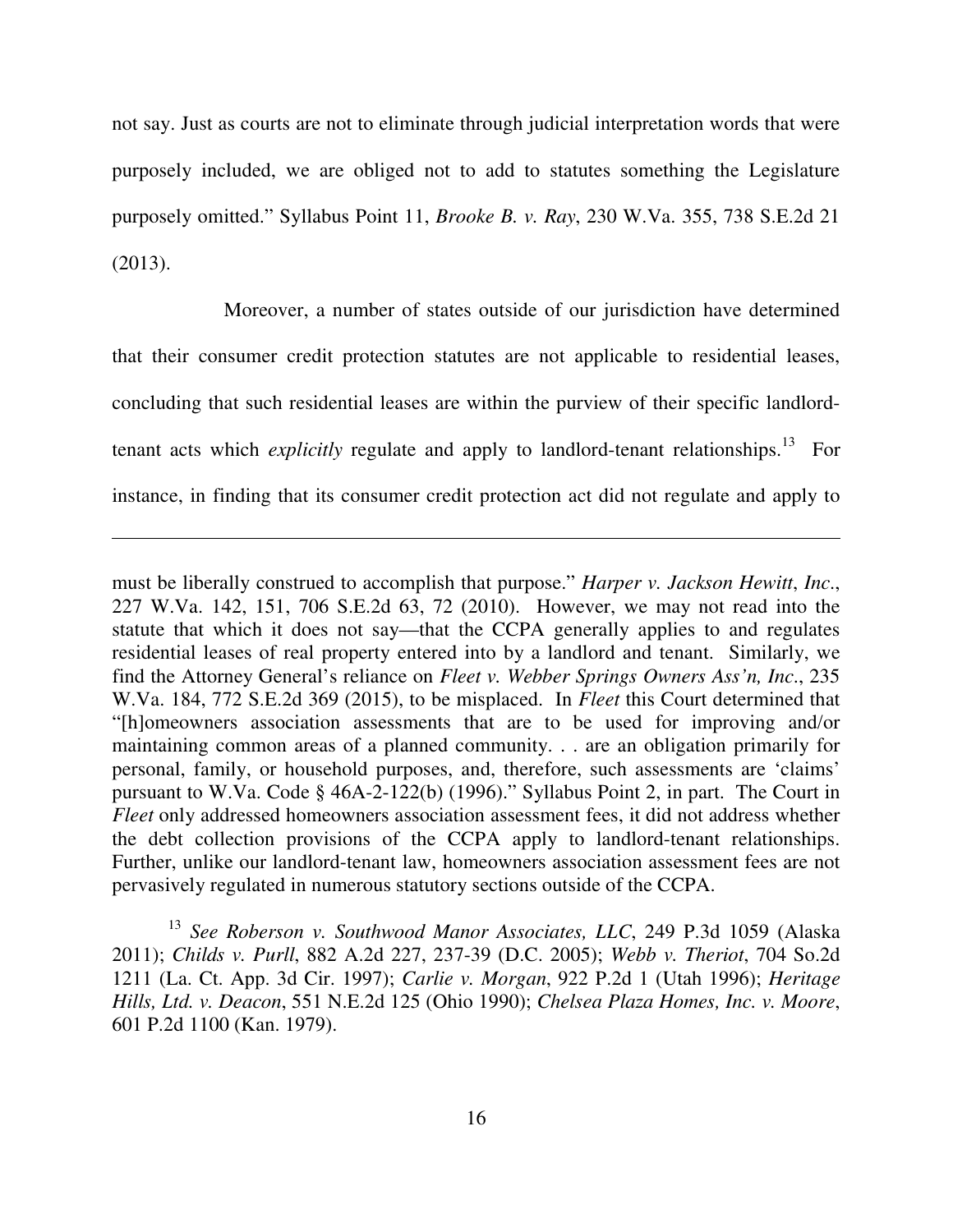residential leases of real property, the Supreme Court of Washington noted the harm that could occur if the court, rather than the legislature, were to extend the act to cover the landlord-tenant relationship:

> legislative processes of inclusion and exclusion of activities under the Consumer Protection Act. In the legislative process, the people engaged in the activity sought to be specifically included within the act have the full opportunity to be heard and to have their particular problems considered at legislative hearings. Furthermore, the merits of any such proposed inclusion are subject to debate and amendment in legislative committees and on the floor of the respective houses of the There is a marked difference between the judicial and Legislature.

> always provide equivalent opportunities. In the present case, for example, the State Attorney General's Office represents the interests of the public (and indirectly the rights of the individual tenants), whereas the landlord appearing pro se represents himself in a case which potentially affects every person in the state who rents out or ever will rent out one or more dwelling units. The judicial process, on the other hand, does not

 *State v. Schwab*, 103 Wash. 2d 542, 547-48, 693 P.2d 108. 111 (1985).

We agree with this reasoning and analysis. In fact, in Syllabus Point 2 of

 *Huffman v. Goals Coal Co*., 223 W.Va. 724, 679 S.E.2d 323 (2009), this Court held:

 commissioned to pass upon the political, social, economic or scientific merits of statutes pertaining to proper subjects of legislation. It is the duty of the Legislature to consider facts, establish policy, and embody that policy in legislation. It is the duty of this Court to enforce legislation unless it runs afoul of the State or Federal *Constitutions*. This Court does not sit as a superlegislature,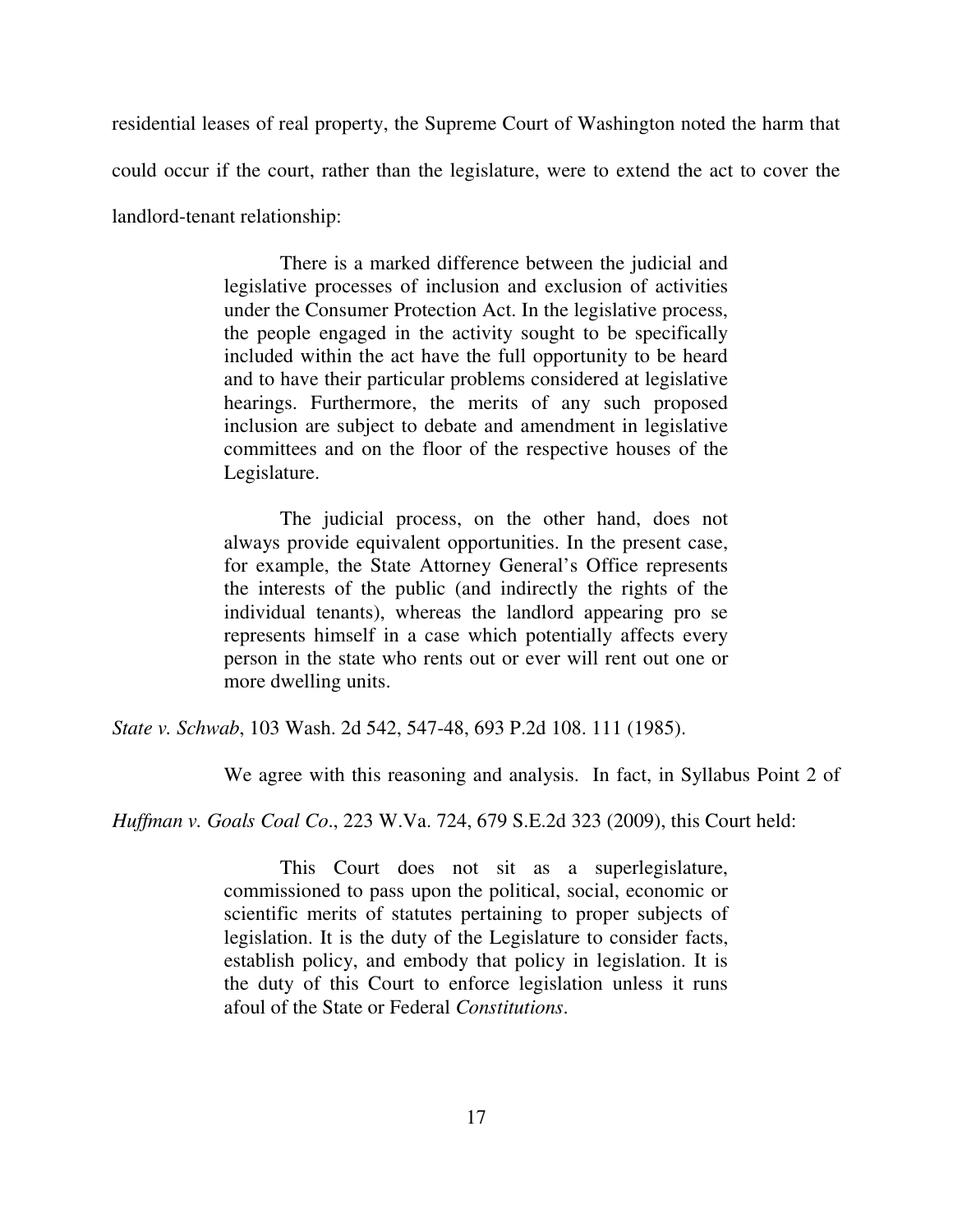Therefore, we find that if our CCPA is extended to apply to the landlord- tenant relationship, it should be accomplished through the legislative process, which entails that all interested parties, including *all* landlords and tenants who wish to be heard, be given the right to have their concerns addressed and considered.

 Finally, in construing the debt collection provisions, we are mindful that the overall purpose of the CCPA, as articulated by Professor Cardi, supports the conclusion that the Act was not intended to apply to residential leases of real property. As noted, the CCPA has been in effect since 1974 and this Court has not considered a single case during the intervening forty-three years in which a party has claimed that fees charged pursuant to a lease of residential real property violated the CCPA.

 Based on the foregoing, we conclude that the debt collection provisions contained in article 2 of the CCPA, W.Va. Code §§ 46A-2-122 to -129a, do not apply to and regulate the fees a landlord may charge a tenant pursuant to a lease of residential real property.

### **B. Unfair or Deceptive Acts or Practices Provisions**

 We now address the unfair or deceptive acts or practices provisions ("deceptive practices provisions") contained in article 6 of the CCPA, W.Va. Code §§ 46A-6-101 to -106. Relevant to our inquiry, W.Va. Code § 46A-6-104 provides: "Unfair methods of competition and unfair or deceptive acts or practices in the conduct of any trade or commerce are hereby declared unlawful." As with the debt collection provisions contained in article 2, article 6 contains a set of definitions specifically applicable to the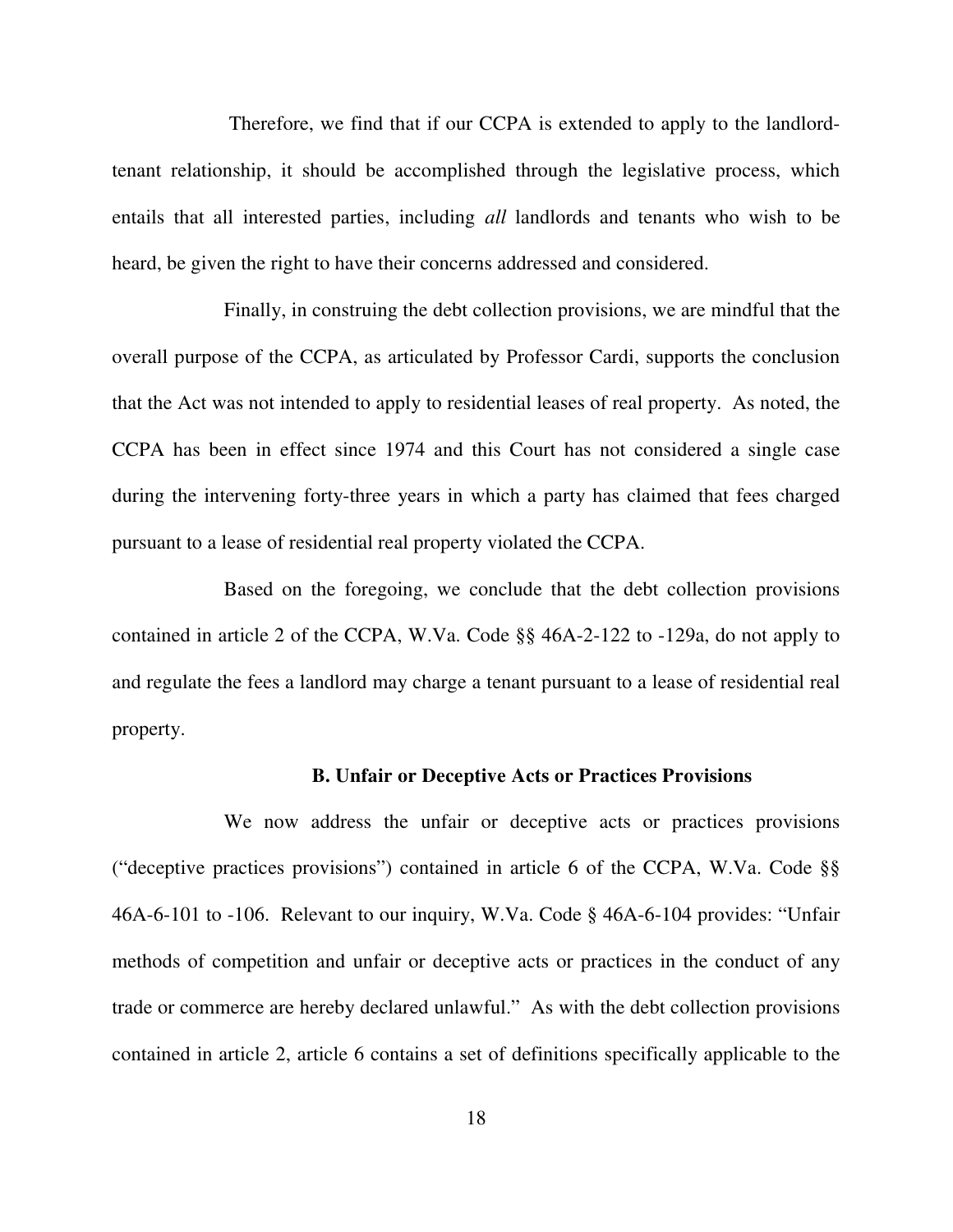deceptive practices provisions. West Virginia Code § 46A-6-102(6) sets forth the following definition: "'Trade' or 'commerce' means the advertising, offering for sale, sale or distribution *of any goods or services* and shall include any trade or commerce, directly or indirectly, affecting the people of this state." (Emphasis added). The key inquiry is whether a residential lease of real property made between a landlord and tenant can be characterized as a "good or service" under the definition contained in W.Va. Code  $§$  46A-6-102(6).

 While article 6 does not contain specific definitions of "goods" or "services," those terms are defined in article 1 in the CCPA's general definitions section. "'Goods' includes goods not in existence at the time the transaction is entered into and gift and merchandise certificates, but excludes money, chattel paper, documents of title and instruments." W.Va. Code § 46A-1-102(21). "'Services' includes: (a) Work, labor and other personal services; (b) privileges with respect to transportation, use of vehicles, hotel and restaurant accommodations, education, entertainment, recreation, physical culture, hospital accommodations, funerals, cemetery accommodations, and the like; and (c) insurance." W.Va. Code § 46A-1-102(47).

 The Attorney General argues that a residential lease of real property is a package of "goods or services" and that it therefore is included in the deceptive practices provisions of the CCPA. In support of this argument, the Attorney General cites this Court's ruling in *Teller v. McCoy*, 162 W.Va. 367, 253 S.E.2d 114 (1978), arguing that the Court concluded that a residential lease is a contract for a bundle of goods and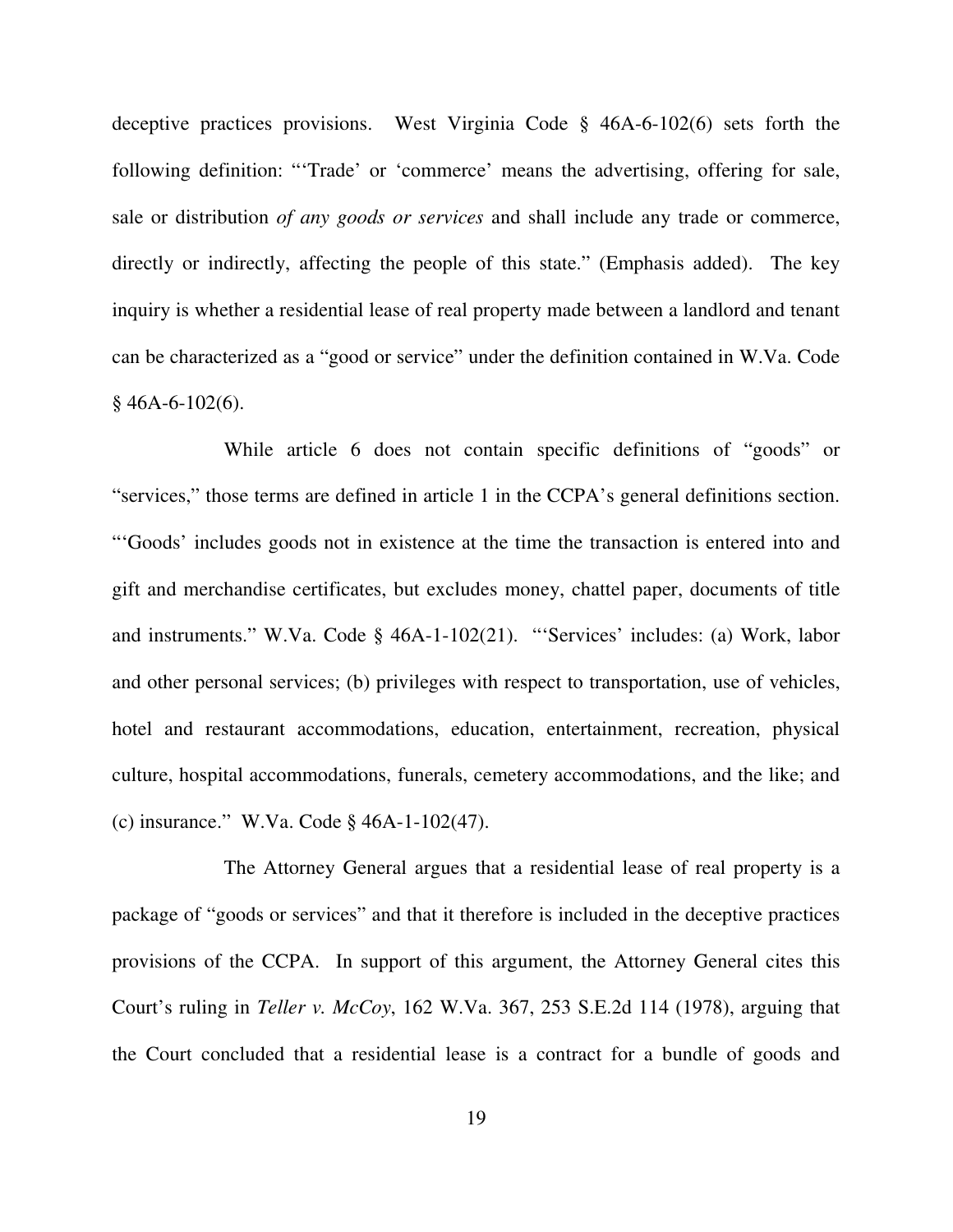services. By contrast, Defendant Landlord asserts that the legislature chose to define "trade" and "commerce" narrowly and that it limited application of the deceptive practices provisions to transactions involving goods and services. Defendant Landlord further argues that had the legislature intended to include residential leases in the deceptive practices provisions of the CCPA, it would have done so explicitly.

 This Court has previously construed the deceptive practices provisions contained in the CCPA. In *State ex rel. McGraw v. Bear, Stearns & Co., Inc*., 217 W.Va. 573, 576-77, 618 S.E.2d 582, 585-86 (2005), this Court noted:

> W.Va. Code § 46A-6-104 is among the most ambiguous provisions of the consumer protection act. *See McFoy v. Amerigas, Inc*., 170 W.Va. 526, 529, 295 S.E.2d 16, 19 (1982) (stating that "Code, 46A-6-104 [1974] is among the most broadly drawn provisions contained in the Consumer Credit and Protection Act and it is also among the most We are guided herein by our previous recognition that ambiguous").

 Having previously determined that W.Va. Code § 46A-6-104 is ambiguous, we again recognize that "[a] statute that is ambiguous must be construed before it can be applied." *Farley*, Syllabus Point 1. As with our analysis of the debt collection provisions of the CCPA, we find that an examination of the Act as a whole reveals that the deceptive practices provisions do not apply to and regulate residential leases of real property entered into by a landlord and tenant.

 In concluding that the deceptive practices provisions do not apply to and regulate residential leases of real property, we are guided by five main points, many of which are similar to our debt collection analysis in the previous section. While we need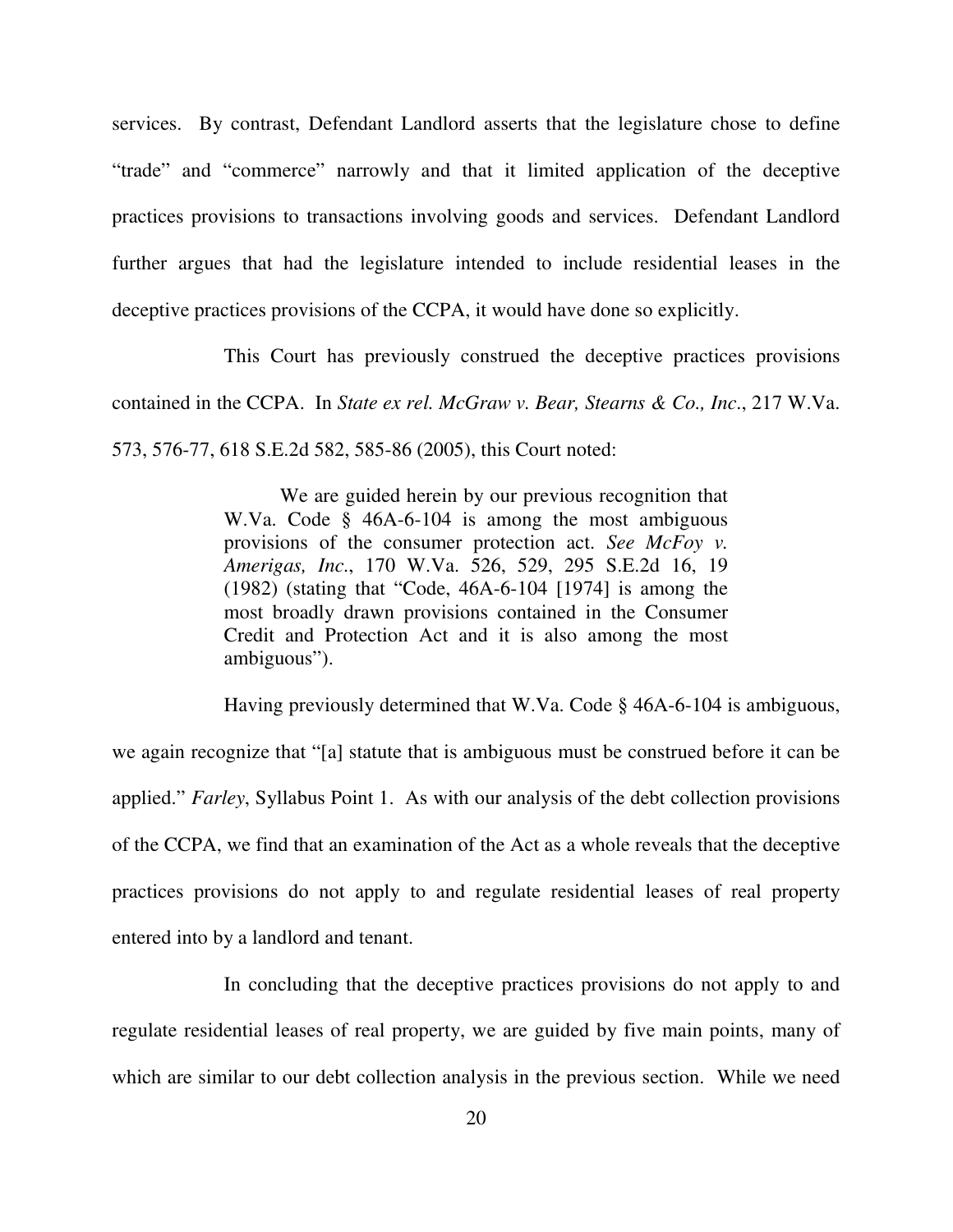not repeat that analysis at length, the reasons underlying our conclusion are as follows. First, W.Va. Code §§ 46A-6-101 to -106 does not include any *explicit* direction stating that the deceptive practices provisions apply to the landlord-tenant relationship. Second, it is clear that when the legislature intends for a particular statute to apply to the landlord- tenant relationship, it does so explicitly. *See* W.Va. Code §§ 37-6-1 to -30; W.Va. Code §§ 37-6A-1 to -6, W.Va. Code §§ 55-3-1 *et seq*.; W.Va. Code §§ 55-4-1 *et seq*.; W.Va. Code §§ 55-3A-1 *et seq*.; and W.Va. Code §§ 37-15-1 *et seq*. Third, the origin, history, and purposes of the CCPA, previously discussed, indicate that it was not intended to generally apply to and regulate residential leases of real property entered into by a landlord and tenant. Indeed, in the forty-three years since the CCPA was enacted, there have been no cases before this Court in which a party has asserted that the deceptive practices provisions regulate and apply to residential leases of real property. Next, we find that the legislature may amend the deceptive practices provisions and decide to explicitly include residential leases in this section. However, it is not for this Court to arbitrarily read into the deceptive practices provisions that which it does not say.

 Finally, we find that the Attorney General's reliance on our ruling in *Teller*  is misplaced. In *Teller*, the Court found that a residential lease is a contract and that, as a matter of contract law, there is an implied warranty of habitability in residential leases. To that end, the Court held in Syllabus Point 1 of *Teller* that "[t]here is, in a written or oral lease of residential premises, an implied warranty that the landlord shall at the commencement of a tenancy deliver the dwelling unit and surrounding premises in a fit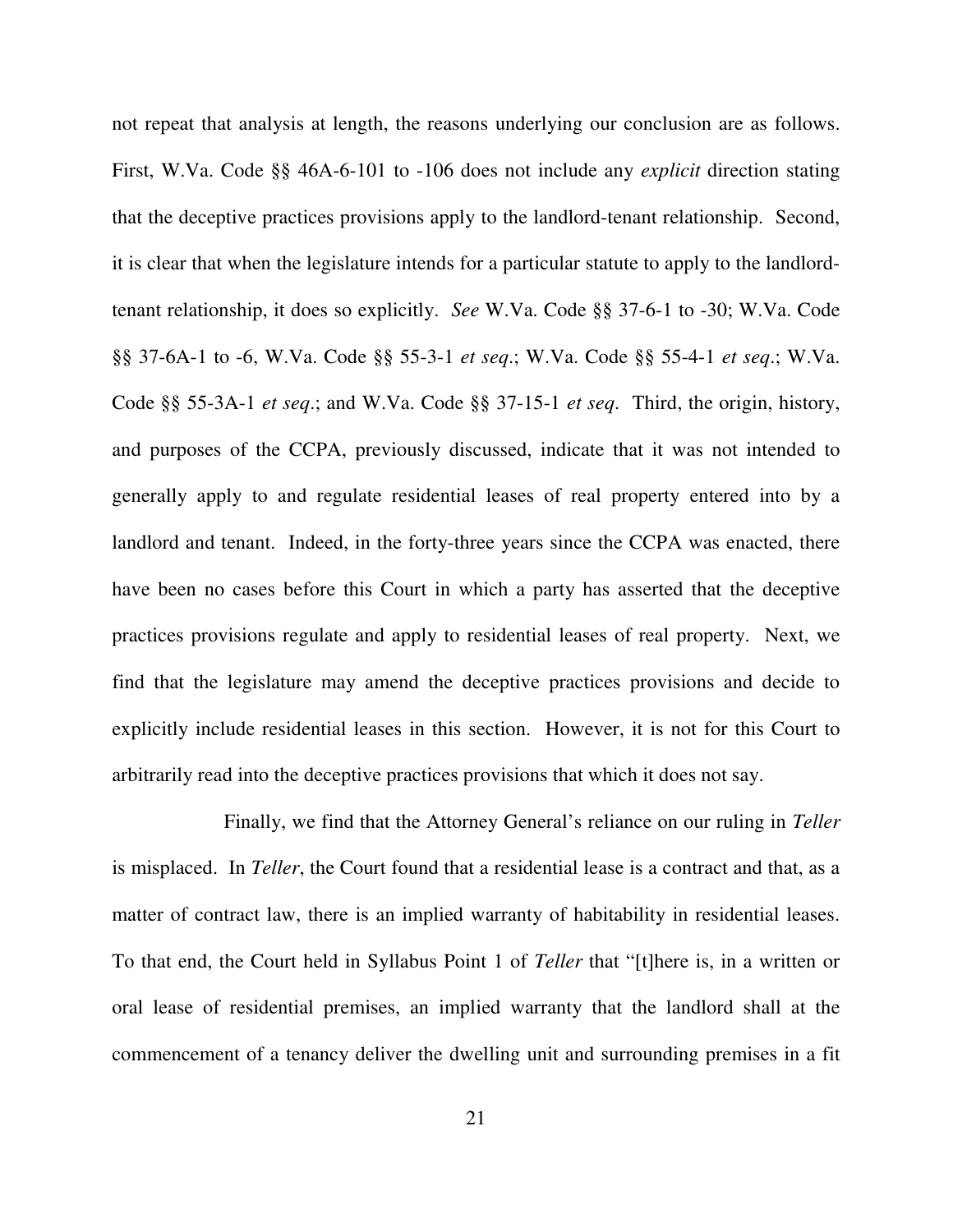and habitable condition and shall thereafter maintain the leased property in such condition." The implied warranty of habitability is set forth by statute in the "Landlord and Tenant" section of our law concerning "Real Property." *See* W.Va. Code § 37-6-30. The Court in *Teller* made clear that a residential lease is "both a conveyance and a contract." 162 W.Va. at 383, 253 S.E.2d at 124. The Court did not hold that a residential lease was a "good" or a "service." In fact, the Court noted that in implying a warranty of habitability into a residential lease, "[w]e intend in no way to change statutory, common law, or case law definitions of 'real property,' nor are we today altering the law on recordation, descent, conveyancing, creditors' rights, etc." 162 W.Va. at 384 n.13, 253 S.E.2d at 125 n.13.

 Based on the foregoing, we conclude that the deceptive practices provisions contained in article 6 of the CCPA, W.Va. Code §§ 46A-6-101 to -106, do not apply to and regulate the fees a landlord may charge a tenant pursuant to a lease of residential real property.

### **C. Certified Question Answered**

 Finally, we return to the certified question: "Does the West Virginia Consumer Credit and Protection Act (including W.Va. Code §§ 46A-2-122 to -129a and §§ 46A-6-101 to -106) apply to the relationship between a landlord and tenant under a lease for residential rental property?" Based on all of the foregoing, we answer this question in the negative and conclude that the CCPA does not apply to the relationship between a landlord and tenant under a lease for residential real property. We therefore